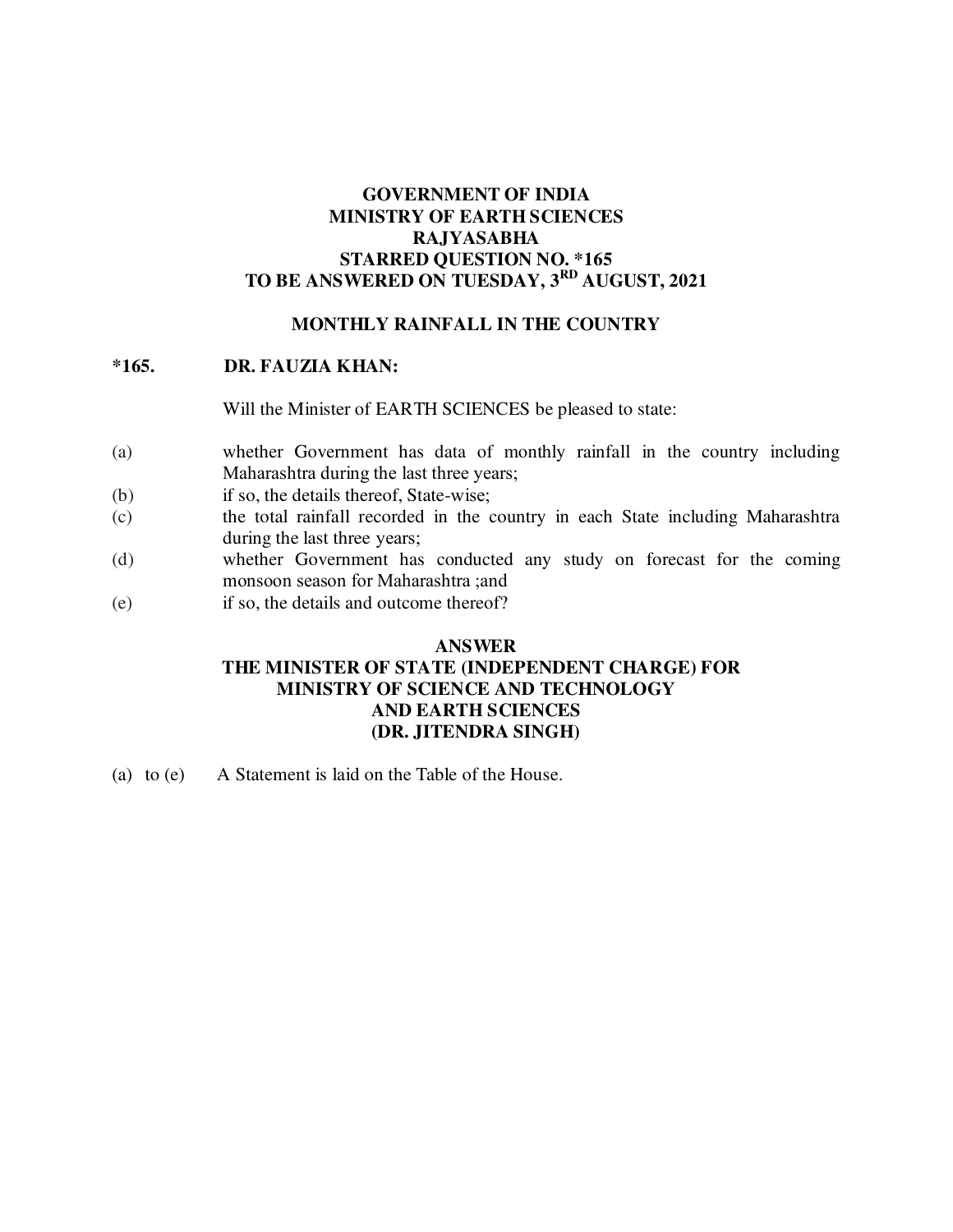### **STATEMENT LAID ON THE TABLE OF THE LOK SABHA IN REPLY (a) to (e) TO STARRED QUESTION NO. \*165 REGARDING "MONTHLY RAINFAAL IN THE COUNTRY" TO BE ANSWERED ON TUESDAY, AUGUST 3, 2021**

- (a)-(b) Yes Sir. State-wise monthly rainfall statistics for the monsoon seasons 2018, 2019 & 2020 is given in *Annexure-I*
- (c) State-wise monsoon seasonal and annual rainfall statistics for the years 2018, 2019 & 2020 is given in *Annexure-II*.
- (d)-(e) Yes, India Meteorological Department (IMD) issues monsoon forecasts for all districts of Maharashtra. This includes short to medium range forecasts (up to 10 days) updated twice every day. In addition, IMD also prepares extended range weather forecasts (up to four weeks) for Maharashtra State, which is updated every Thursday. IMD through Krishi Vigyan Kendras (KVK) also provides agrometeorological advisories for all farmers in Maharashtra, which is issued twice in a week.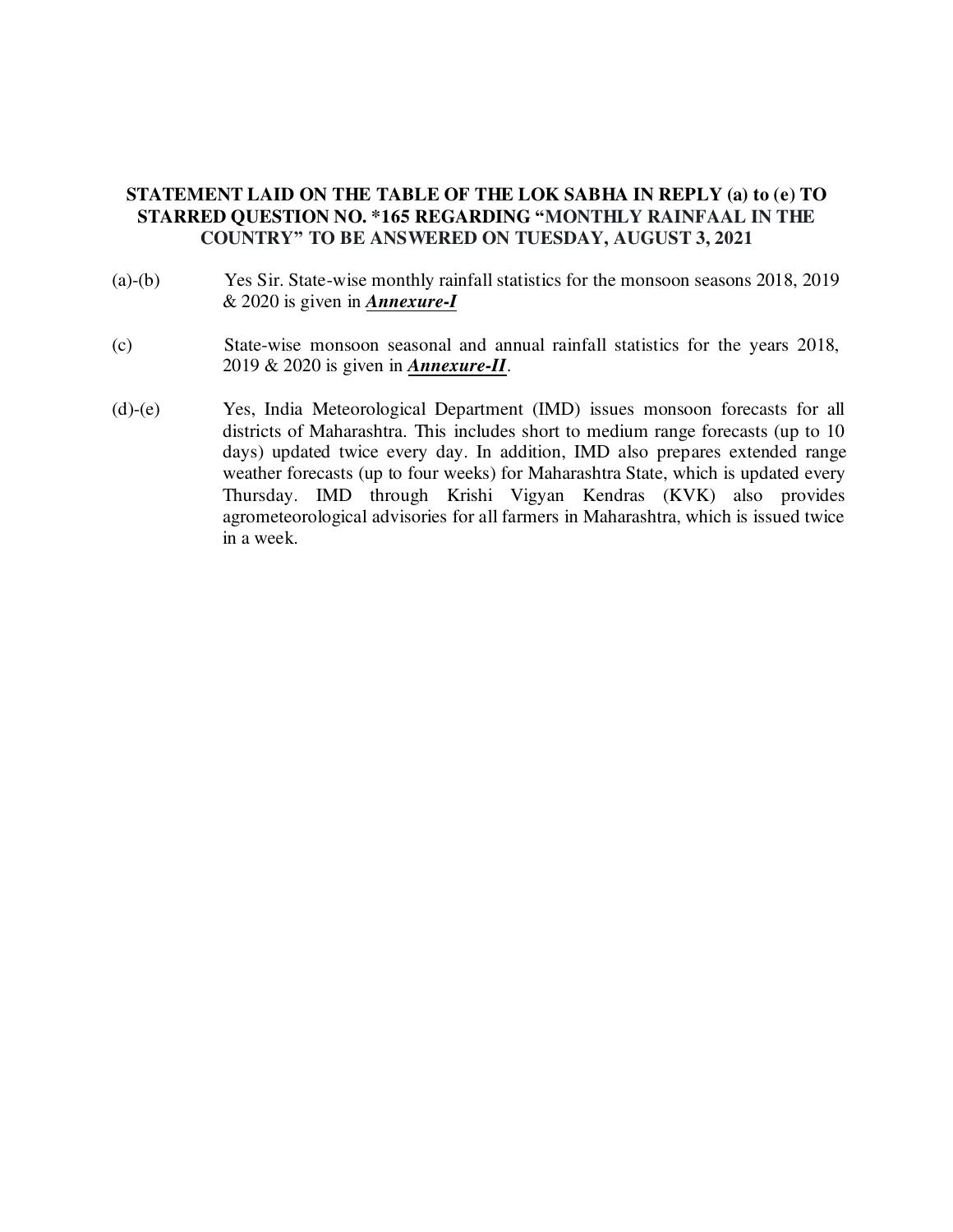## *Annexure-I*

## **STATE-WISE RAINFALL (MM) DISTRIBUTION FOR JUNE 2018**

| S.  |                                      | <b>PERIOD:</b> |               | 01.06.2018 TO 30.06.2018 |                 |
|-----|--------------------------------------|----------------|---------------|--------------------------|-----------------|
| NO. | <b>STATES</b>                        | <b>ACTUAL</b>  | <b>NORMAL</b> | % DEPARTURE              | <b>CATEGORY</b> |
| 1   | A & N ISLAND (UT)                    | 518.4          | 438.6         | 18%                      | N               |
| 2.  | <b>ARUNACHAL PRADESH</b>             | 320.7          | 500.4         | $-36%$                   | D               |
| 3.  | <b>ASSAM</b>                         | 351.9          | 427.2         | $-18%$                   | N               |
| 4.  | <b>MEGHALAYA</b>                     | 432.3          | 779.8         | $-45%$                   | D               |
| 5.  | <b>NAGALAND</b>                      | 217.8          | 344.5         | $-37%$                   | D               |
| 6.  | <b>MANIPUR</b>                       | 243.4          | 421.2         | $-42%$                   | D               |
| 7.  | <b>MIZORAM</b>                       | 516.0          | 434.6         | 19%                      | N               |
| 8.  | <b>TRIPURA</b>                       | 501.2          | 463.6         | 8%                       | N               |
| 9.  | <b>SIKKIM</b>                        | 503.7          | 494.0         | 2%                       | N               |
| 10. | <b>WEST BENGAL</b>                   | 260.1          | 303.1         | $-14%$                   | N               |
| 11. | <b>ODISHA</b>                        | 155.3          | 214.1         | $-27%$                   | D               |
| 12. | <b>JHARKHAND</b>                     | 128.0          | 197.5         | $-35%$                   | D               |
| 13. | <b>BIHAR</b>                         | 100.3          | 168.5         | -40%                     | D               |
| 14. | <b>UTTAR PRADESH</b>                 | 40.8           | 93.0          | $-56%$                   | D               |
| 15. | <b>UTTARAKHAND</b>                   | 162.7          | 167.8         | $-3%$                    | N               |
| 16. | <b>HARYANA</b>                       | 71.1           | 45.1          | 58%                      | E               |
| 17. | <b>CHANDIGARH (UT)</b>               | 142.9          | 120.0         | 19%                      | N               |
| 18. | <b>DELHI</b>                         | 57.4           | 59.8          | $-4%$                    | N               |
| 19. | <b>PUNJAB</b>                        | 95.5           | 44.4          | 115%                     | LE              |
| 20. | <b>HIMACHAL PRADESH</b>              | 120.0          | 95.4          | 26%                      | E.              |
| 21. | <b>JAMMU &amp; KASHMIR</b>           | 105.9          | 64.1          | 65%                      | LE              |
| 22. | <b>RAJASTHAN</b>                     | 74.8           | 44.5          | 68%                      | LE              |
| 23. | <b>MADHYA PRADESH</b>                | 125.1          | 117.7         | 6%                       | N               |
| 24. | <b>GUJARAT</b>                       | 45.6           | 106.3         | $-57%$                   | D               |
| 25. | <b>DADRA &amp; NAGAR HAVELI (UT)</b> | 400.7          | 349.2         | 15%                      | N               |
| 26. | <b>DAMAN &amp; DIU (UT)</b>          | 246.3          | 284.3         | $-13%$                   | N               |
| 27. | <b>GOA</b>                           | 1011.9         | 905.7         | 12%                      | N               |
| 28. | <b>MAHARASHTRA</b>                   | 258.8          | 204.8         | 26%                      | E               |
| 29. | <b>CHHATISGARH</b>                   | 159.3          | 185.5         | $-14%$                   | N               |
| 30. | <b>ANDHRA PRADESH</b>                | 90.5           | 88.9          | 2%                       | N               |
| 31. | <b>TELANGANA</b>                     | 165.5          | 136.2         | 22%                      | E               |
| 32. | <b>TAMILNADU</b>                     | 50.7           | 45.9          | 10%                      | N               |
| 33. | <b>PUDUCHERRY (UT)</b>               | 84.0           | 47.9          | 75%                      | LE              |
| 34. | <b>KARNATAKA</b>                     | 231.6          | 197.2         | 17%                      | N               |
| 35. | <b>KERALA</b>                        | 750.0          | 649.8         | 15%                      | N               |
| 36. | <b>LAKSHADWEEP (UT)</b>              | 203.2          | 330.2         | $-38%$                   | D               |
|     | <b>COUNTRY AS A WHOLE</b>            | 155.7          | 163.6         | $-5%$                    |                 |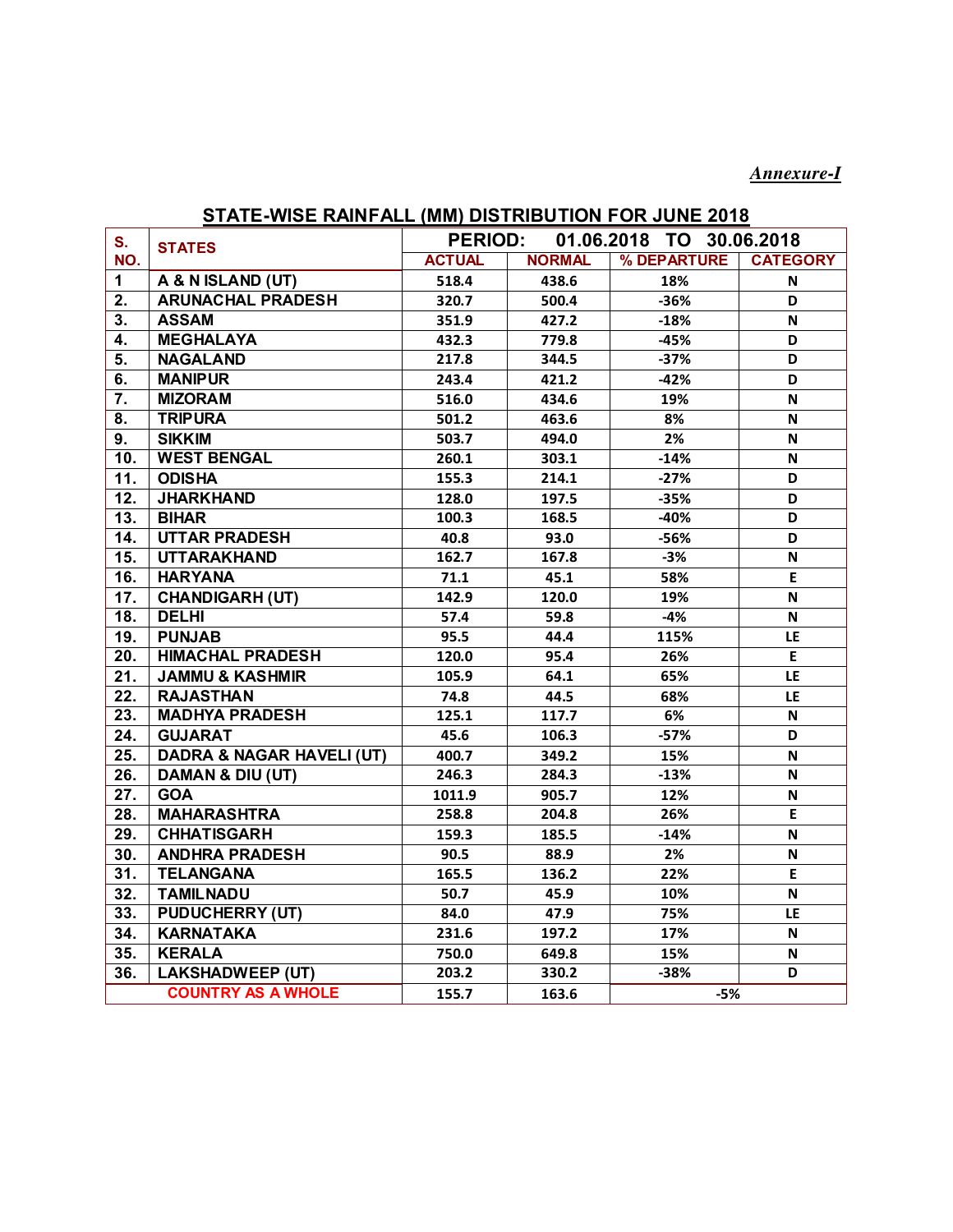| <b>CATEGORY</b> |                                  | <b>PERIOD:</b>       | 01.06.2018 | TO. | 30.06.2018 |  |  |
|-----------------|----------------------------------|----------------------|------------|-----|------------|--|--|
|                 |                                  | <b>NO. OF STATES</b> |            |     |            |  |  |
| LE.             | (LARGE EXCESS) (+60% or more)    | 4                    |            |     |            |  |  |
| Е               | (EXCESS) (+20% to +59%)          | 4                    |            |     |            |  |  |
| N               | (NORMAL) (+19% to -19%)          |                      |            | 18  |            |  |  |
| D               | (DEFICIENT) (-20% to -59%)       |                      |            | 10  |            |  |  |
| LD              | (LARGE DEFICIENT) (-60% to -99%) | 0                    |            |     |            |  |  |
| <b>NR</b>       | (NO RAIN) (-100%)                | 0                    |            |     |            |  |  |
| <b>ND</b>       | <b>NO DATA</b>                   | 0                    |            |     |            |  |  |

## **STATE-WISE RAINFALL (MM) DISTRIBUTION FOR JULY 2018**

| S.          | <b>STATES</b>              | <b>PERIOD:</b> |               | 01.07.2018 TO 31.07.2018 |                 |
|-------------|----------------------------|----------------|---------------|--------------------------|-----------------|
| NO.         |                            | <b>ACTUAL</b>  | <b>NORMAL</b> | % DEPARTURE              | <b>CATEGORY</b> |
| $\mathbf 1$ | A & N ISLAND (UT)          | 239.1          | 407.7         | $-41%$                   | D               |
| 2.          | <b>ARUNACHAL PRADESH</b>   | 341.7          | 536.1         | $-36%$                   | D               |
| 3.          | <b>ASSAM</b>               | 308.3          | 454.2         | $-32%$                   | D               |
| 4.          | <b>MEGHALAYA</b>           | 565.5          | 923.0         | $-39%$                   | D               |
| 5.          | <b>NAGALAND</b>            | 451.2          | 402.2         | 12%                      | N               |
| 6.          | <b>MANIPUR</b>             | 232.1          | 378.8         | $-39%$                   | D               |
| 7.          | <b>MIZORAM</b>             | 446.0          | 456.0         | $-2%$                    | N               |
| 8.          | <b>TRIPURA</b>             | 239.5          | 410.7         | $-42%$                   | D               |
| 9.          | <b>SIKKIM</b>              | 597.3          | 494.0         | 21%                      | E               |
| 10.         | <b>WEST BENGAL</b>         | 358.7          | 411.3         | $-13%$                   | N               |
| 11.         | <b>ODISHA</b>              | 434.7          | 337.0         | 29%                      | E               |
| 12.         | <b>JHARKHAND</b>           | 275.5          | 334.6         | $-18%$                   | N               |
| 13.         | <b>BIHAR</b>               | 291.5          | 343.5         | $-15%$                   | N               |
| 14.         | <b>UTTAR PRADESH</b>       | 299.1          | 281.8         | 6%                       | N               |
| 15.         | <b>UTTARAKHAND</b>         | 384.2          | 428.1         | $-10%$                   | N               |
| 16.         | <b>HARYANA</b>             | 156.1          | 163.3         | $-4%$                    | N               |
| 17.         | <b>CHANDIGARH (UT)</b>     | 263.6          | 282.4         | $-7%$                    | N               |
| 18.         | <b>DELHI</b>               | 247.6          | 220.7         | 12%                      | N               |
| 19.         | <b>PUNJAB</b>              | 166.2          | 186.0         | $-11%$                   | N               |
| 20.         | <b>HIMACHAL PRADESH</b>    | 240.1          | 306.9         | $-22%$                   | D               |
| 21.         | <b>JAMMU &amp; KASHMIR</b> | 149.9          | 192.4         | $-22%$                   | D               |
| 22.         | <b>RAJASTHAN</b>           | 152.8          | 156.8         | $-3%$                    | N               |
| 23.         | <b>MADHYA PRADESH</b>      | 329.6          | 316.2         | 4%                       | N               |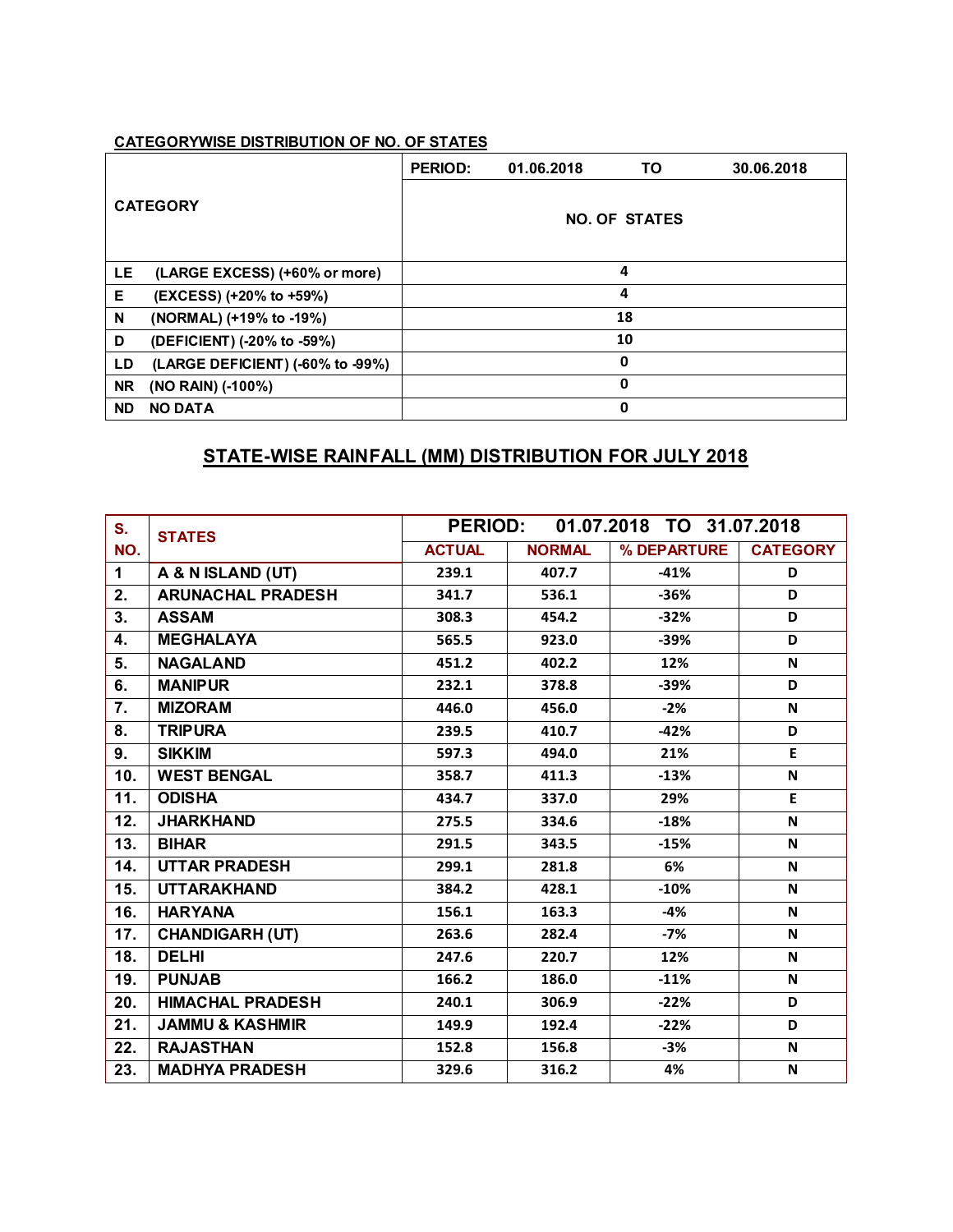| 24. | <b>GUJARAT</b>                       | 288.4  | 256.4  | 12%    | N   |
|-----|--------------------------------------|--------|--------|--------|-----|
| 25. | <b>DADRA &amp; NAGAR HAVELI (UT)</b> | 1206.7 | 832.9  | 45%    | E   |
| 26. | DAMAN & DIU (UT)                     | 1159.6 | 636.0  | 82%    | LE. |
| 27. | <b>GOA</b>                           | 854.2  | 1103.4 | $-23%$ | D   |
| 28. | <b>MAHARASHTRA</b>                   | 353.6  | 339.0  | 4%     | N   |
| 29. | <b>CHHATISGARH</b>                   | 381.6  | 377.5  | 1%     | N   |
| 30. | <b>ANDHRA PRADESH</b>                | 117.1  | 132.5  | $-12%$ | N   |
| 31. | <b>TELANGANA</b>                     | 197.0  | 240.9  | $-18%$ | N   |
| 32. | <b>TAMILNADU</b>                     | 60.7   | 67.9   | $-11%$ | N   |
| 33. | <b>PUDUCHERRY (UT)</b>               | 18.5   | 76.1   | $-76%$ | LD  |
| 34. | <b>KARNATAKA</b>                     | 234.2  | 274.2  | $-15%$ | N   |
| 35. | <b>KERALA</b>                        | 858.0  | 726.1  | 18%    | N   |
| 36. | <b>LAKSHADWEEP (UT)</b>              | 139.7  | 287.7  | $-51%$ | D   |
|     | <b>COUNTRY AS A WHOLE</b>            | 274.1  | 289.2  | $-5%$  |     |

|                                        | PERIOD: 01.07.2018 TO 31.07.2018 |  |  |  |  |  |
|----------------------------------------|----------------------------------|--|--|--|--|--|
| <b>CATEGORY</b>                        | <b>NO. OF STATES</b>             |  |  |  |  |  |
| LE<br>(LARGE EXCESS) (+60% or more)    | 1                                |  |  |  |  |  |
| Е<br>(EXCESS) (+20% to +59%)           | 3                                |  |  |  |  |  |
| N<br>(NORMAL) (+19% to -19%)           | 21                               |  |  |  |  |  |
| D<br>(DEFICIENT) (-20% to -59%)        | 10                               |  |  |  |  |  |
| (LARGE DEFICIENT) (-60% to -99%)<br>LD | 1                                |  |  |  |  |  |
| <b>NR</b><br>(NO RAIN) (-100%)         | 0                                |  |  |  |  |  |
| <b>ND</b><br><b>NO DATA</b>            | 0                                |  |  |  |  |  |

# **STATE-WISE RAINFALL (MM) DISTRIBUTION FOR AUGUST 2018**

| S.  | <b>STATES</b>            | <b>PERIOD:</b><br>01.08.2018 TO 31.08.2018 |               |             |                 |  |
|-----|--------------------------|--------------------------------------------|---------------|-------------|-----------------|--|
| NO. |                          | <b>ACTUAL</b>                              | <b>NORMAL</b> | % DEPARTURE | <b>CATEGORY</b> |  |
|     | A & N ISLAND (UT)        | 415.7                                      | 403.8         | 3%          | N               |  |
| 2.  | <b>ARUNACHAL PRADESH</b> | 247.3                                      | 359.9         | $-31%$      | D               |  |
| 3.  | <b>ASSAM</b>             | 265.9                                      | 356.6         | $-25%$      | D               |  |
| 4.  | <b>MEGHALAYA</b>         | 378.0                                      | 607.4         | $-38%$      | D               |  |
| 5.  | <b>NAGALAND</b>          | 241.1                                      | 352.8         | $-32%$      | D               |  |
| 6.  | <b>MANIPUR</b>           | 161.8                                      | 343.7         | -53%        | D               |  |
| 7.  | <b>MIZORAM</b>           | 587.7                                      | 443.4         | 33%         | Е               |  |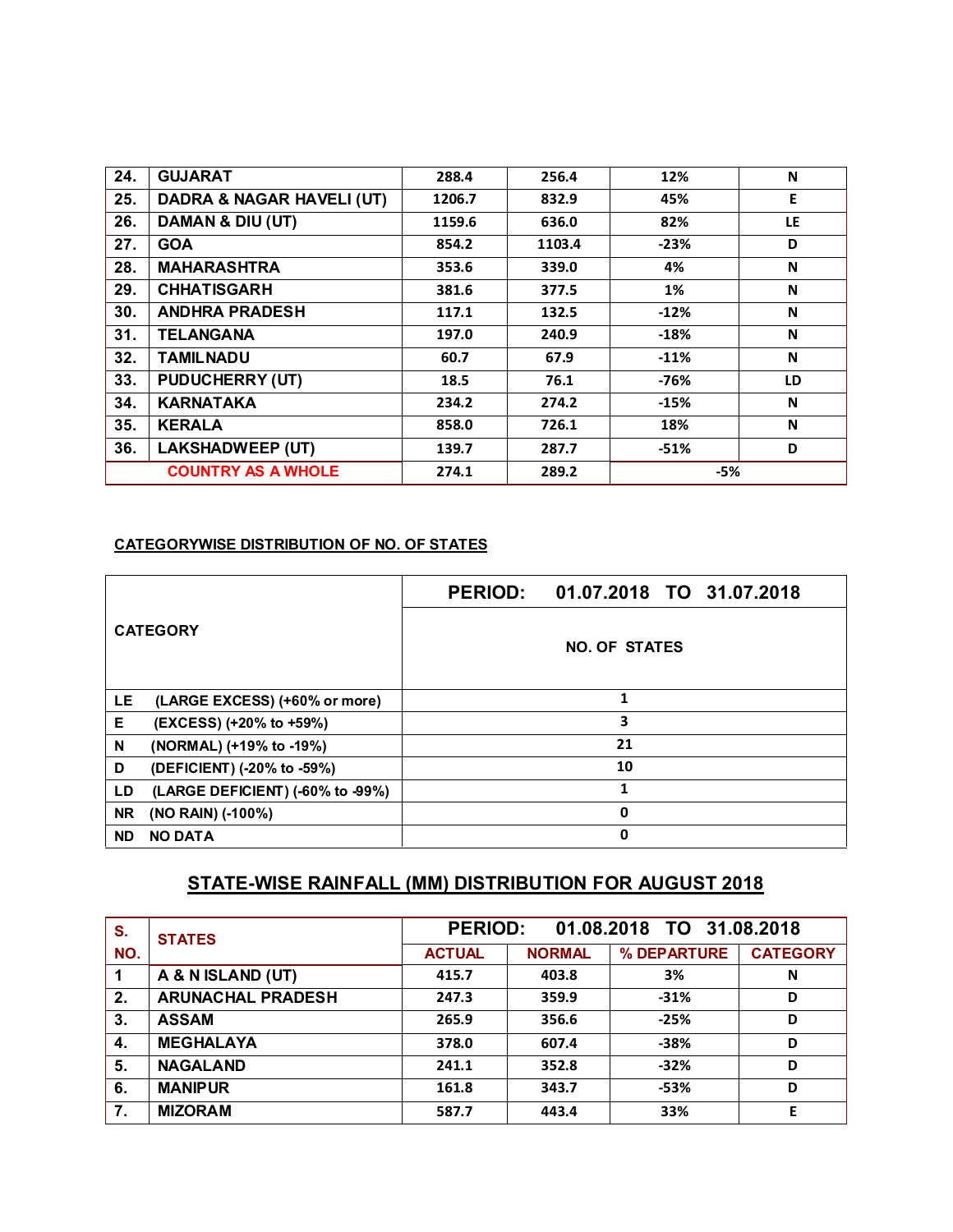| 8.                | <b>TRIPURA</b>                       | 260.6 | 354.0 | $-26%$ | D   |
|-------------------|--------------------------------------|-------|-------|--------|-----|
| 9.                | <b>SIKKIM</b>                        | 499.0 | 431.2 | 16%    | N   |
| 10.               | <b>WEST BENGAL</b>                   | 269.2 | 362.4 | $-26%$ | D   |
| 11.               | <b>ODISHA</b>                        | 413.8 | 362.1 | 14%    | N   |
| 12.               | <b>JHARKHAND</b>                     | 235.1 | 315.8 | $-26%$ | D   |
| 13.               | <b>BIHAR</b>                         | 266.3 | 291.6 | -9%    | N   |
| 14.               | <b>UTTAR PRADESH</b>                 | 293.1 | 293.6 | 0%     | N   |
| 15.               | <b>UTTARAKHAND</b>                   | 444.3 | 426.3 | 4%     | N   |
| 16.               | <b>HARYANA</b>                       | 78.6  | 171.2 | $-54%$ | D   |
| 17.               | <b>CHANDIGARH (UT)</b>               | 291.0 | 287.5 | 1%     | N   |
| 18.               | <b>DELHI</b>                         | 185.8 | 245.5 | $-24%$ | D   |
| 19.               | <b>PUNJAB</b>                        | 105.3 | 170.4 | $-38%$ | D   |
| 20.               | <b>HIMACHAL PRADESH</b>              | 297.0 | 283.0 | 5%     | N   |
| 21.               | <b>JAMMU &amp; KASHMIR</b>           | 221.5 | 186.0 | 19%    | N   |
| 22.               | <b>RAJASTHAN</b>                     | 92.0  | 150.8 | $-39%$ | D   |
| 23.               | <b>MADHYA PRADESH</b>                | 260.3 | 335.2 | $-22%$ | D   |
| 24.               | <b>GUJARAT</b>                       | 121.4 | 196.5 | $-38%$ | D   |
| 25.               | <b>DADRA &amp; NAGAR HAVELI (UT)</b> | 377.2 | 630.2 | $-40%$ | D   |
| 26.               | DAMAN & DIU (UT)                     | 151.8 | 452.6 | $-66%$ | LD  |
| 27.               | <b>GOA</b>                           | 485.7 | 680.8 | $-29%$ | D   |
| 28.               | <b>MAHARASHTRA</b>                   | 246.6 | 283.5 | $-13%$ | N   |
| 29.               | <b>CHHATISGARH</b>                   | 419.5 | 374.8 | 12%    | N   |
| 30.               | <b>ANDHRA PRADESH</b>                | 141.3 | 134.7 | 5%     | N   |
| 31.               | <b>TELANGANA</b>                     | 288.8 | 220.7 | 31%    | E   |
| $\overline{32}$ . | <b>TAMILNADU</b>                     | 73.6  | 87.3  | $-16%$ | N   |
| 33.               | <b>PUDUCHERRY (UT)</b>               | 95.6  | 112.9 | $-15%$ | N   |
| 34.               | <b>KARNATAKA</b>                     | 224.8 | 202.4 | 11%    | N   |
| 35.               | <b>KERALA</b>                        | 822.4 | 419.5 | 96%    | LE. |
| 36.               | <b>LAKSHADWEEP (UT)</b>              | 124.4 | 217.5 | $-43%$ | D   |
|                   | <b>COUNTRY AS A WHOLE</b>            | 240.2 | 261.3 | $-8%$  |     |

| <b>CATEGORY</b> |                               | PERIOD: 01.08.2018 TO 31.08.2018 |  |  |  |
|-----------------|-------------------------------|----------------------------------|--|--|--|
|                 |                               | <b>NO. OF STATES</b>             |  |  |  |
| LE.             | (LARGE EXCESS) (+60% or more) |                                  |  |  |  |
| Е               | (EXCESS) (+20% to +59%)       |                                  |  |  |  |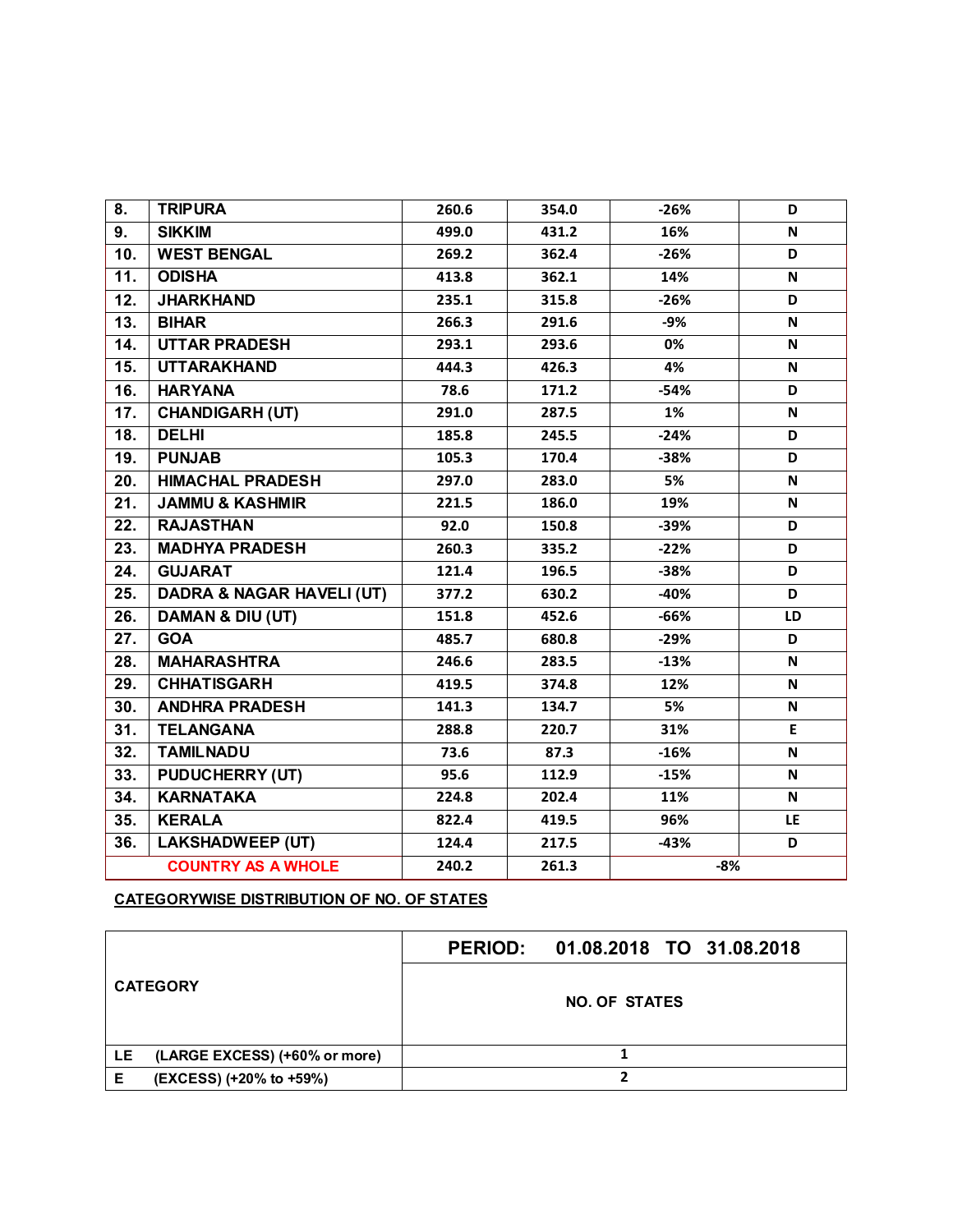| N         | (NORMAL) (+19% to -19%)          | 15 |
|-----------|----------------------------------|----|
| D         | (DEFICIENT) (-20% to -59%)       | 17 |
| LD.       | (LARGE DEFICIENT) (-60% to -99%) |    |
| <b>NR</b> | (NO RAIN) (-100%)                |    |
| <b>ND</b> | NO DATA                          |    |

# **STATE-WISE RAINFALL (MM) DISTRIBUTION FOR SEPTEMBER 2018**

| S.                | <b>STATES</b>                        |               | <b>PERIOD:</b><br>01.09.2018 TO 30.09.2018 |             |                 |  |
|-------------------|--------------------------------------|---------------|--------------------------------------------|-------------|-----------------|--|
| NO.               |                                      | <b>ACTUAL</b> | <b>NORMAL</b>                              | % DEPARTURE | <b>CATEGORY</b> |  |
| $\mathbf{1}$      | A & N ISLAND (UT)                    | <b>ACTUAL</b> | <b>NORMAL</b>                              | % DEP.      | CAT.            |  |
| 2.                | <b>ARUNACHAL PRADESH</b>             | 395.9         | 432.4                                      | $-8%$       | N               |  |
| 3.                | <b>ASSAM</b>                         | 288.8         | 371.6                                      | $-22%$      | D               |  |
| 4.                | <b>MEGHALAYA</b>                     | 285.9         | 285.4                                      | 0%          | N               |  |
| 5.                | <b>NAGALAND</b>                      | 304.0         | 476.6                                      | $-36%$      | D               |  |
| 6.                | <b>MANIPUR</b>                       | 133.8         | 230.4                                      | $-42%$      | D               |  |
| $\overline{7}$ .  | <b>MIZORAM</b>                       | 42.7          | 260.8                                      | $-84%$      | <b>LD</b>       |  |
| 8.                | <b>TRIPURA</b>                       | 222.0         | 374.3                                      | $-41%$      | D               |  |
| 9.                | <b>SIKKIM</b>                        | 161.2         | 260.8                                      | $-38%$      | D               |  |
| 10.               | <b>WEST BENGAL</b>                   | 556.6         | 381.6                                      | 46%         | E               |  |
| $\overline{11}$ . | <b>ODISHA</b>                        | 239.5         | 313.6                                      | $-24%$      | D               |  |
| 12.               | <b>JHARKHAND</b>                     | 286.3         | 236.7                                      | 21%         | E               |  |
| 13.               | <b>BIHAR</b>                         | 146.4         | 244.0                                      | $-40%$      | D               |  |
| 14.               | <b>UTTAR PRADESH</b>                 | 112.8         | 224.0                                      | -50%        | D               |  |
| 15.               | <b>UTTARAKHAND</b>                   | 132.4         | 177.7                                      | $-26%$      | D               |  |
| 16.               | <b>HARYANA</b>                       | 205.0         | 206.9                                      | $-1%$       | N               |  |
| 17.               | <b>CHANDIGARH (UT)</b>               | 130.3         | 80.2                                       | 62%         | LE              |  |
| $\overline{18}$ . | <b>DELHI</b>                         | 295.8         | 154.3                                      | 92%         | <b>LE</b>       |  |
| 19.               | <b>PUNJAB</b>                        | 148.7         | 110.2                                      | 35%         | E.              |  |
| 20.               | <b>HIMACHAL PRADESH</b>              | 202.1         | 91.1                                       | 122%        | <b>LE</b>       |  |
| 21.               | <b>JAMMU &amp; KASHMIR</b>           | 269.8         | 140.0                                      | 93%         | LE.             |  |
| 22.               | <b>RAJASTHAN</b>                     | 111.9         | 92.1                                       | 22%         | E               |  |
| 23.               | <b>MADHYA PRADESH</b>                | 74.0          | 66.9                                       | 11%         | N               |  |
| 24.               | <b>GUJARAT</b>                       | 158.1         | 183.2                                      | $-14%$      | N               |  |
| 25.               | <b>DADRA &amp; NAGAR HAVELI (UT)</b> | 29.0          | 113.5                                      | $-74%$      | LD              |  |
| 26.               | <b>DAMAN &amp; DIU (UT)</b>          | 72.7          | 350.0                                      | $-79%$      | LD              |  |
| 27.               | <b>GOA</b>                           | 29.2          | 247.5                                      | $-88%$      | <b>LD</b>       |  |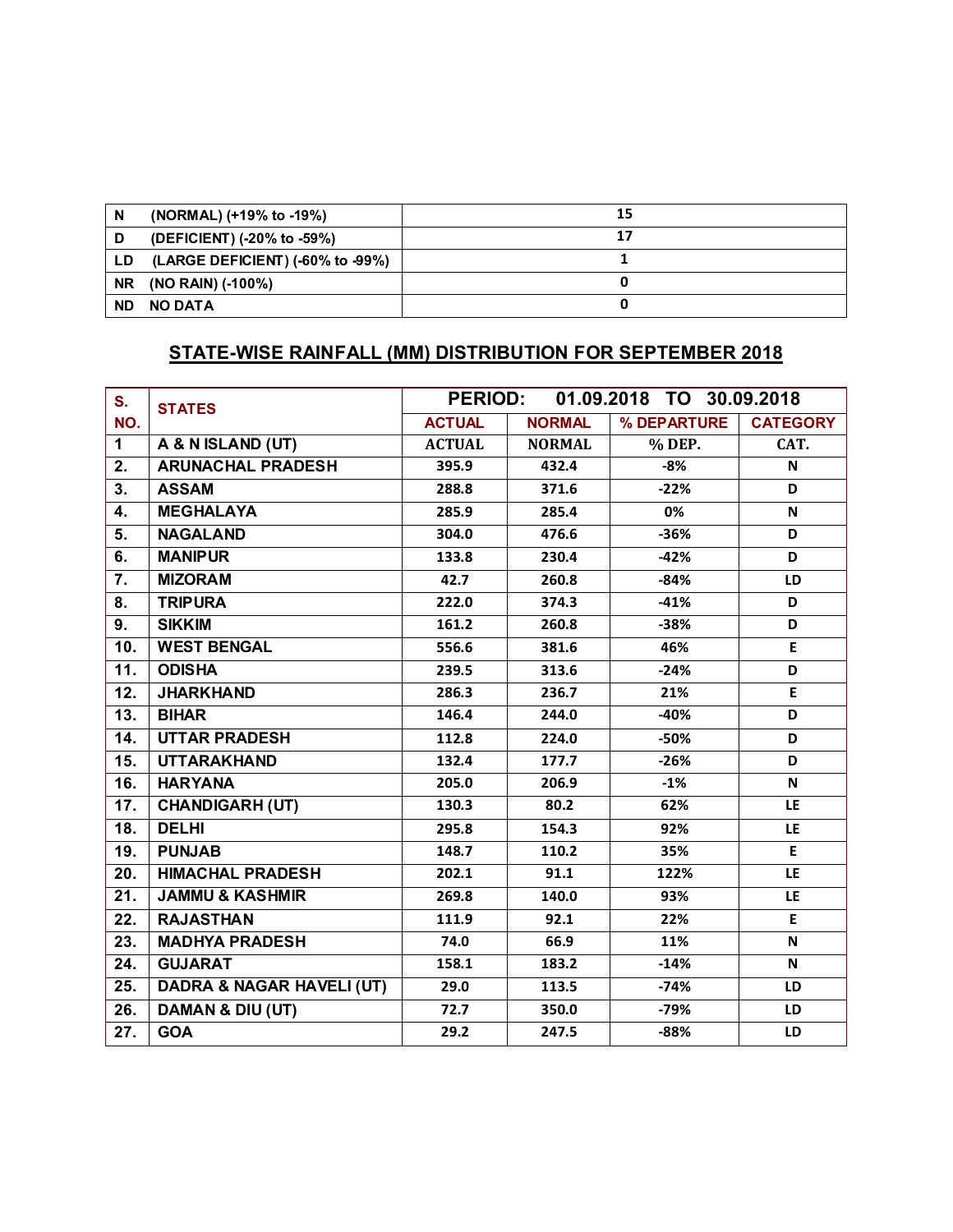| 28.                       | <b>MAHARASHTRA</b>      | 91.4  | 280.4 | $-67%$ | LD |
|---------------------------|-------------------------|-------|-------|--------|----|
| 29.                       | <b>CHHATISGARH</b>      | 65.0  | 180.0 | $-64%$ | LD |
| 30.                       | <b>ANDHRA PRADESH</b>   | 143.8 | 215.5 | $-33%$ | D  |
| 31.                       | <b>TELANGANA</b>        | 97.7  | 148.3 | $-34%$ | D  |
| 32.                       | <b>TAMILNADU</b>        | 81.6  | 161.4 | -49%   | D  |
| 33.                       | <b>PUDUCHERRY (UT)</b>  | 105.7 | 115.9 | $-9%$  | N  |
| 34.                       | <b>KARNATAKA</b>        | 110.3 | 118.0 | $-7%$  | N  |
| 35.                       | <b>KERALA</b>           | 89.6  | 158.4 | -43%   | D  |
| 36.                       | <b>LAKSHADWEEP (UT)</b> | 85.6  | 244.2 | $-65%$ | LD |
| <b>COUNTRY AS A WHOLE</b> |                         | 132.7 | 173.4 | $-23%$ |    |

| <b>CATEGORY</b> |                                  | <b>PERIOD:</b>       | 01.09.2018 TO 30.09.2018 |  |  |  |  |
|-----------------|----------------------------------|----------------------|--------------------------|--|--|--|--|
|                 |                                  | <b>NO. OF STATES</b> |                          |  |  |  |  |
| LE              | (LARGE EXCESS) (+60% or more)    | 4                    |                          |  |  |  |  |
| Е               | (EXCESS) (+20% to +59%)          | 4                    |                          |  |  |  |  |
| N               | (NORMAL) (+19% to -19%)          | 7                    |                          |  |  |  |  |
| D               | (DEFICIENT) (-20% to -59%)       | 14                   |                          |  |  |  |  |
| LD              | (LARGE DEFICIENT) (-60% to -99%) | 7                    |                          |  |  |  |  |
| <b>NR</b>       | (NO RAIN) (-100%)                | 0                    |                          |  |  |  |  |
| <b>ND</b>       | <b>NO DATA</b>                   | 0                    |                          |  |  |  |  |

# **STATE-WISE RAINFALL (MM) DISTRIBUTION FOR JUNE 2019**

| S.  | <b>STATES</b>            | <b>PERIOD:</b><br>01.06.2019 TO 30.06.2019 |               |             |                 |
|-----|--------------------------|--------------------------------------------|---------------|-------------|-----------------|
| NO. |                          | <b>ACTUAL</b>                              | <b>NORMAL</b> | % DEPARTURE | <b>CATEGORY</b> |
| 1   | A & N ISLAND (UT)        | <b>ACTUAL</b>                              | <b>NORMAL</b> | % DEP.      | CAT.            |
| 2.  | <b>ARUNACHAL PRADESH</b> | 662.2                                      | 413.7         | 60%         | LE.             |
| 3.  | <b>ASSAM</b>             | 323.1                                      | 490.7         | $-34%$      | D               |
| 4.  | <b>MEGHALAYA</b>         | 313.9                                      | 418.3         | $-25%$      | D               |
| 5.  | <b>NAGALAND</b>          | 632.5                                      | 792.8         | $-20%$      | D               |
| 6.  | <b>MANIPUR</b>           | 214.6                                      | 282.8         | $-24%$      | D               |
| 7.  | <b>MIZORAM</b>           | 168.8                                      | 425.3         | $-60%$      | LD              |
| 8.  | <b>TRIPURA</b>           | 296.1                                      | 435.5         | $-32%$      | D               |
| 9.  | <b>SIKKIM</b>            | 329.1                                      | 460.1         | $-28%$      | D               |
| 10. | <b>WEST BENGAL</b>       | 415.8                                      | 425.4         | $-2%$       | N               |
| 11. | <b>ODISHA</b>            | 167.1                                      | 316.7         | $-47%$      | D               |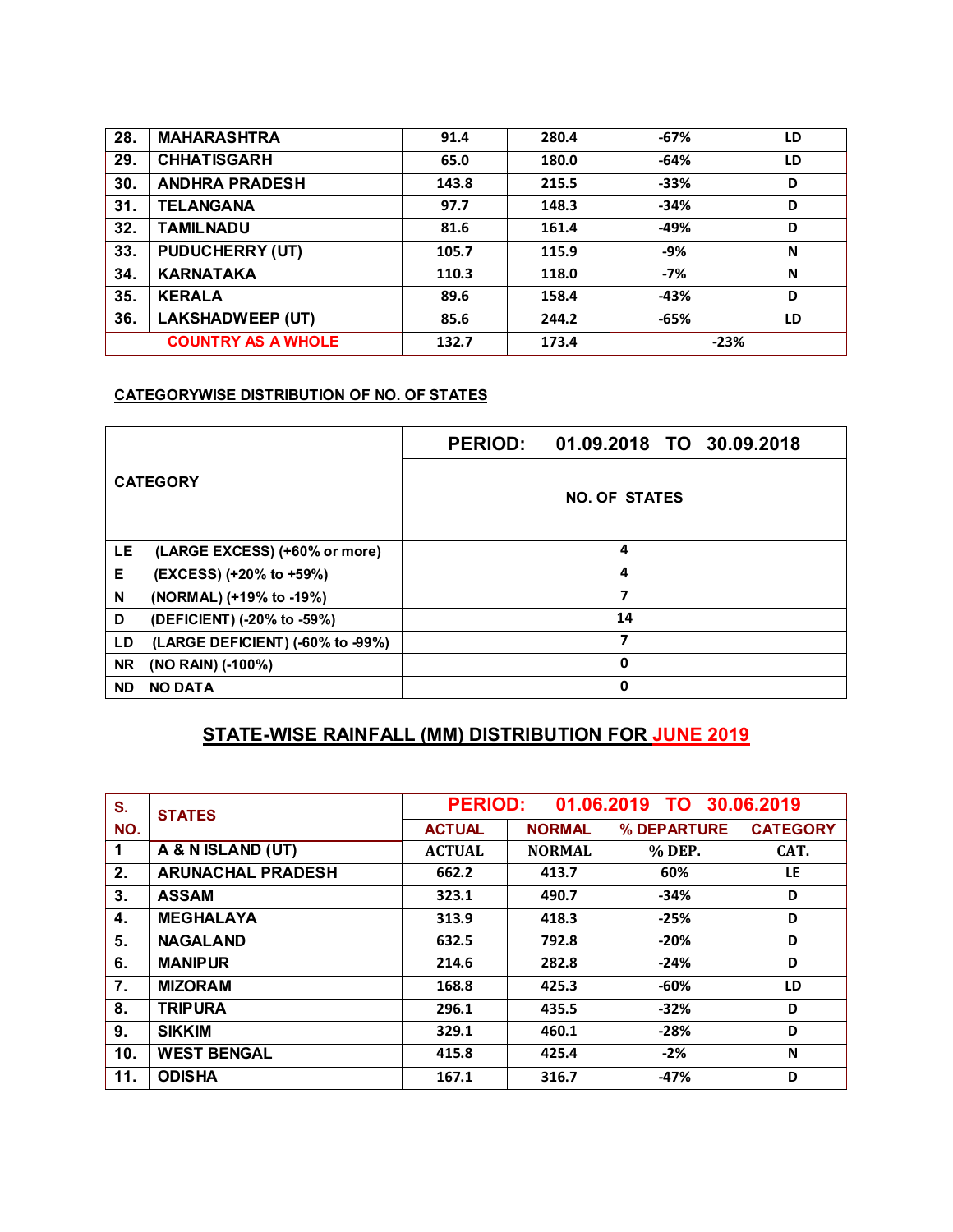| 12. | <b>JHARKHAND</b>                     | 146.6 | 217.7 | $-33%$ | D         |
|-----|--------------------------------------|-------|-------|--------|-----------|
| 13. | <b>BIHAR</b>                         | 89.3  | 199.9 | $-55%$ | D         |
| 14. | <b>UTTAR PRADESH</b>                 | 97.8  | 167.7 | $-42%$ | D         |
| 15. | <b>UTTARAKHAND</b>                   | 40.2  | 94.8  | $-58%$ | D         |
| 16. | <b>HARYANA</b>                       | 84.3  | 177.8 | $-53%$ | D         |
| 17. | <b>CHANDIGARH (UT)</b>               | 18.9  | 47.5  | $-60%$ | <b>LD</b> |
| 18. | <b>DELHI</b>                         | 24.8  | 130.2 | $-81%$ | LD        |
| 19. | <b>PUNJAB</b>                        | 6.6   | 62.1  | $-89%$ | <b>LD</b> |
| 20. | <b>HIMACHAL PRADESH</b>              | 24.9  | 50.4  | $-51%$ | D         |
| 21. | <b>JAMMU &amp; KASHMIR</b>           | 55.5  | 100.5 | $-45%$ | D         |
| 22. | <b>RAJASTHAN</b>                     | 84.3  | 73.9  | 14%    | N         |
| 23. | <b>MADHYA PRADESH</b>                | 46.3  | 50.2  | -8%    | N         |
| 24. | <b>GUJARAT</b>                       | 70.4  | 120.9 | $-42%$ | D         |
| 25. | <b>DADRA &amp; NAGAR HAVELI (UT)</b> | 84.8  | 113.6 | $-25%$ | D         |
| 26. | <b>DAMAN &amp; DIU (UT)</b>          | 364.7 | 349.1 | 4%     | N         |
| 27. | <b>GOA</b>                           | 236.8 | 280.6 | $-16%$ | N         |
| 28. | <b>MAHARASHTRA</b>                   | 781.7 | 898.3 | $-13%$ | N         |
| 29. | <b>CHHATISGARH</b>                   | 155.6 | 207.6 | $-25%$ | D         |
| 30. | <b>ANDHRA PRADESH</b>                | 129.4 | 193.5 | $-33%$ | D         |
| 31. | <b>TELANGANA</b>                     | 61.4  | 91.0  | $-33%$ | D         |
| 32. | <b>TAMILNADU</b>                     | 85.8  | 132.0 | $-35%$ | D         |
| 33. | <b>PUDUCHERRY (UT)</b>               | 33.6  | 54.1  | $-38%$ | D         |
| 34. | <b>KARNATAKA</b>                     | 30.5  | 73.0  | $-58%$ | D         |
| 35. | <b>KERALA</b>                        | 151.2 | 199.3 | $-24%$ | D         |
| 36. | <b>LAKSHADWEEP (UT)</b>              | 359.0 | 643.0 | $-44%$ | D         |
|     | <b>COUNTRY AS A WHOLE</b>            | 113.5 | 166.9 | $-32%$ |           |

| <b>CATEGORY</b> |                                  |                      | PERIOD: 01.06.2019 TO 30.06.2019 |  |  |  |  |
|-----------------|----------------------------------|----------------------|----------------------------------|--|--|--|--|
|                 |                                  | <b>NO. OF STATES</b> |                                  |  |  |  |  |
| LE              | (LARGE EXCESS) (+60% or more)    | 1                    |                                  |  |  |  |  |
| Е               | (EXCESS) (+20% to +59%)          | 0                    |                                  |  |  |  |  |
| N               | (NORMAL) (+19% to -19%)          | 6                    |                                  |  |  |  |  |
| D               | (DEFICIENT) (-20% to -59%)       | 25                   |                                  |  |  |  |  |
| LD              | (LARGE DEFICIENT) (-60% to -99%) | 4                    |                                  |  |  |  |  |
| <b>NR</b>       | (NO RAIN) (-100%)                | 0                    |                                  |  |  |  |  |
| <b>ND</b>       | <b>NO DATA</b>                   | 0                    |                                  |  |  |  |  |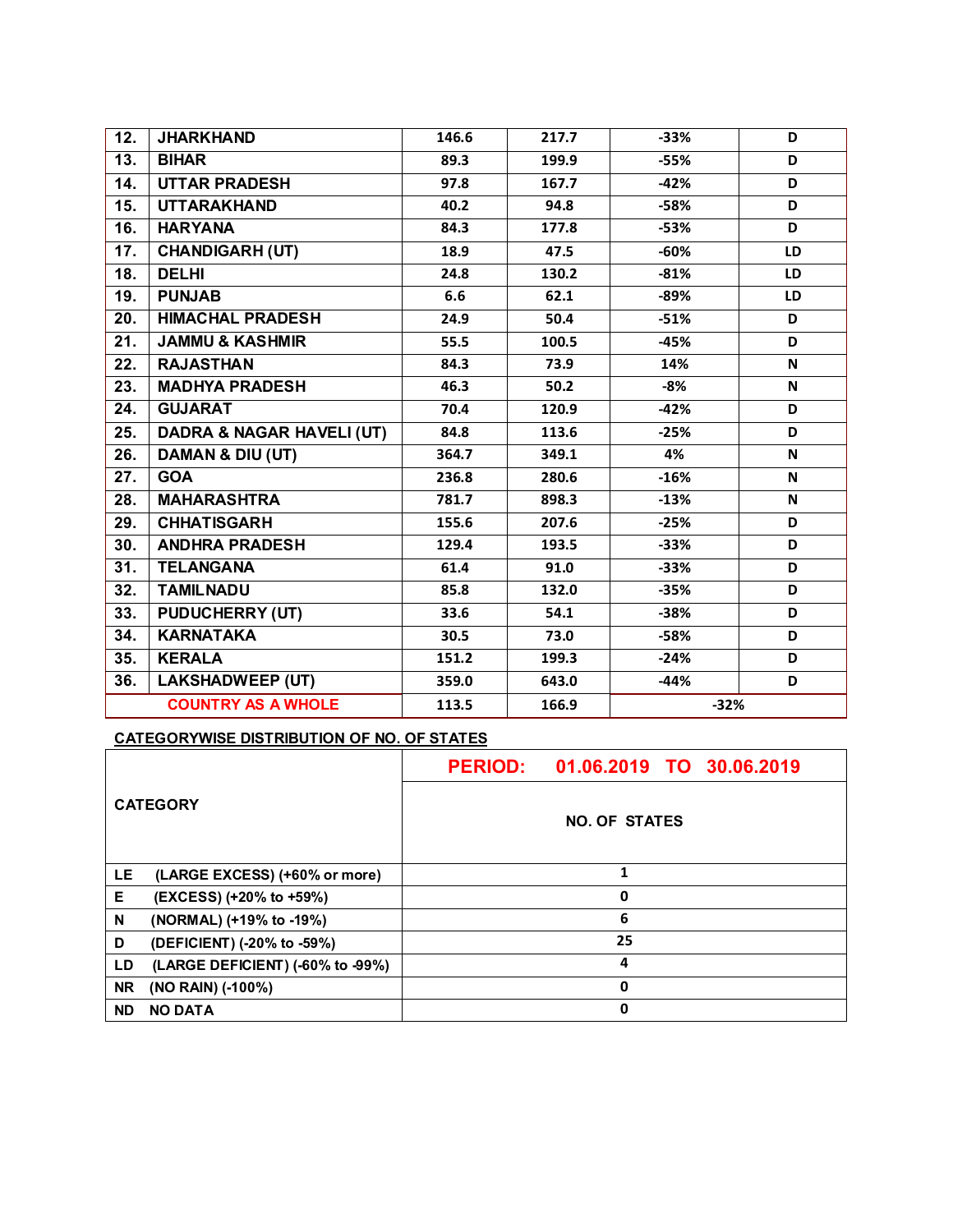# **STATE-WISE RAINFALL (MM) DISTRIBUTION FOR JULY 2019**

| S.           | <b>STATES</b>                        | <b>PERIOD:</b> |               | 01.07.2019 TO 31.07.2019 |                 |
|--------------|--------------------------------------|----------------|---------------|--------------------------|-----------------|
| NO.          |                                      | <b>ACTUAL</b>  | <b>NORMAL</b> | % DEPARTURE              | <b>CATEGORY</b> |
| $\mathbf{1}$ | A & N ISLAND (UT)                    | <b>ACTUAL</b>  | <b>NORMAL</b> | % DEP.                   | CAT.            |
| 2.           | <b>ARUNACHAL PRADESH</b>             | 212.0          | 402.0         | $-47%$                   | D               |
| 3.           | <b>ASSAM</b>                         | 719.9          | 523.8         | 37%                      | E               |
| 4.           | <b>MEGHALAYA</b>                     | 550.6          | 446.4         | 23%                      | E               |
| 5.           | <b>NAGALAND</b>                      | 1033.4         | 976.3         | 6%                       | N               |
| 6.           | <b>MANIPUR</b>                       | 265.7          | 339.1         | $-22%$                   | D               |
| 7.           | <b>MIZORAM</b>                       | 179.3          | 377.7         | $-53%$                   | D               |
| 8.           | <b>TRIPURA</b>                       | 722.0          | 433.5         | 67%                      | LE              |
| 9.           | <b>SIKKIM</b>                        | 639.6          | 402.7         | 59%                      | E               |
| 10.          | <b>WEST BENGAL</b>                   | 597.1          | 458.5         | 30%                      | E               |
| 11.          | <b>ODISHA</b>                        | 363.3          | 419.8         | $-13%$                   | N               |
| 12.          | <b>JHARKHAND</b>                     | 300.7          | 344.6         | $-13%$                   | N               |
| 13.          | <b>BIHAR</b>                         | 243.1          | 322.3         | $-25%$                   | D               |
| 14.          | <b>UTTAR PRADESH</b>                 | 418.5          | 349.0         | 20%                      | E               |
| 15.          | <b>UTTARAKHAND</b>                   | 296.9          | 265.7         | 12%                      | N               |
| 16.          | <b>HARYANA</b>                       | 288.8          | 407.7         | $-29%$                   | D               |
| 17.          | <b>CHANDIGARH (UT)</b>               | 131.0          | 155.3         | $-16%$                   | N               |
| 18.          | <b>DELHI</b>                         | 321.4          | 283.3         | 13%                      | N               |
| 19.          | <b>PUNJAB</b>                        | 167.4          | 195.5         | $-14%$                   | N               |
| 20.          | <b>HIMACHAL PRADESH</b>              | 183.6          | 176.2         | 4%                       | N               |
| 21.          | <b>JAMMU &amp; KASHMIR</b>           | 213.9          | 273.0         | $-22%$                   | D               |
| 22.          | <b>RAJASTHAN</b>                     | 194.1          | 204.9         | $-5%$                    | N               |
| 23.          | <b>MADHYA PRADESH</b>                | 173.4          | 153.6         | 13%                      | N               |
| 24.          | <b>GUJARAT</b>                       | 360.5          | 311.2         | 16%                      | N               |
| 25.          | <b>DADRA &amp; NAGAR HAVELI (UT)</b> | 188.1          | 259.8         | $-28%$                   | D               |
| 26.          | DAMAN & DIU (UT)                     | 1513.2         | 832.9         | 82%                      | LE.             |
| 27.          | <b>GOA</b>                           | 701.7          | 631.1         | 11%                      | N               |
| 28.          | <b>MAHARASHTRA</b>                   | 1302.7         | 1068.5        | 22%                      | E               |
| 29.          | <b>CHHATISGARH</b>                   | 448.1          | 330.9         | 35%                      | E               |
| 30.          | <b>ANDHRA PRADESH</b>                | 369.1          | 375.5         | -2%                      | N.              |
| 31.          | <b>TELANGANA</b>                     | 125.4          | 131.0         | $-4%$                    | N               |
| 32.          | <b>TAMILNADU</b>                     | 219.9          | 236.2         | $-7%$                    | N               |
| 33.          | <b>PUDUCHERRY (UT)</b>               | 58.7           | 76.1          | $-23%$                   | D               |
| 34.          | <b>KARNATAKA</b>                     | 125.7          | 92.8          | 35%                      | E.              |
| 35.          | <b>KERALA</b>                        | 252.3          | 264.2         | -5%                      | Ν               |
| 36.          | <b>LAKSHADWEEP (UT)</b>              | 574.3          | 720.1         | $-20%$                   | D               |
|              | <b>COUNTRY AS A WHOLE</b>            | 298.8          | 285.3         | 5%                       |                 |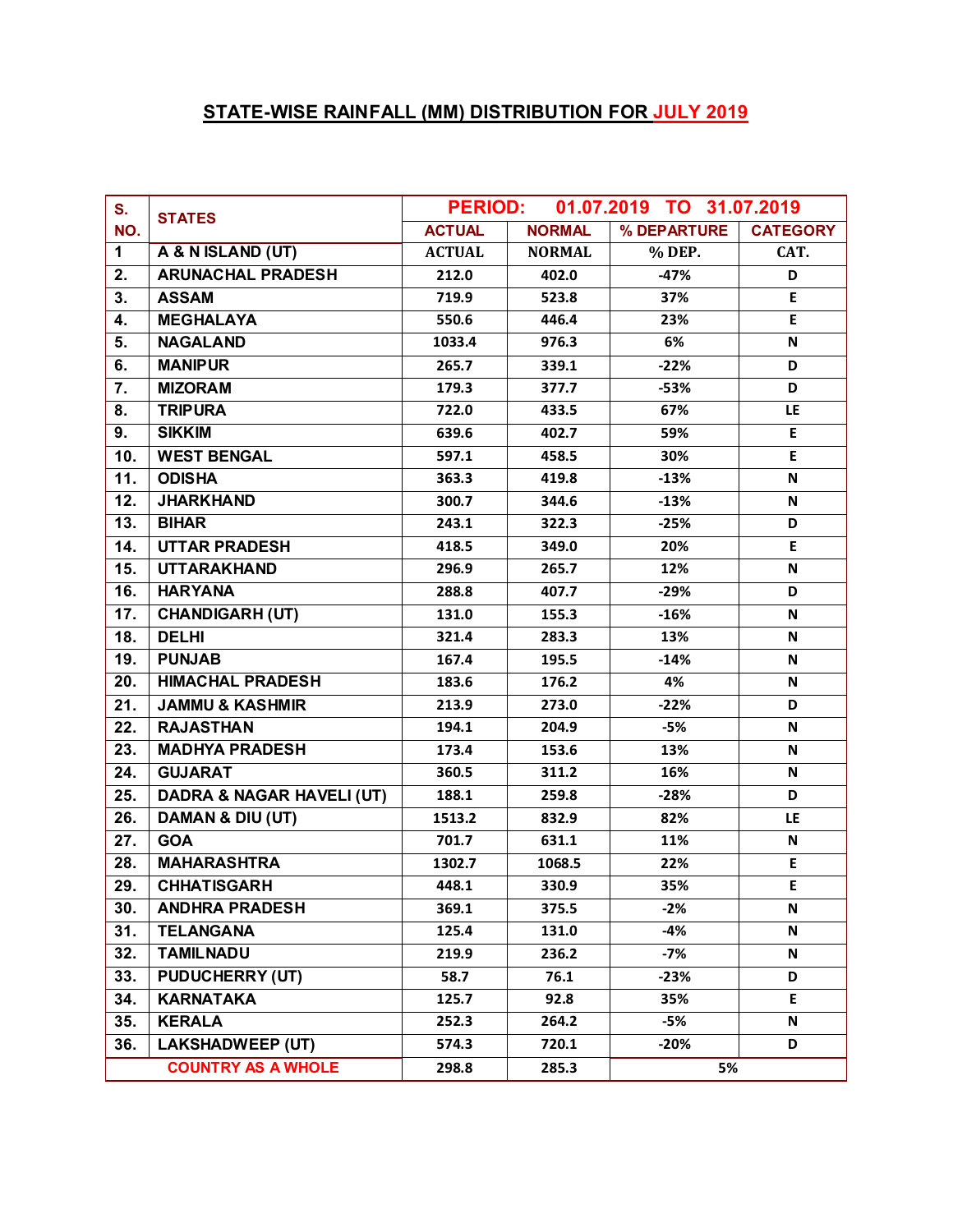| <b>CATEGORY</b> |                                  | PERIOD: 01.07.2019 TO 31.07.2019 |  |  |  |  |
|-----------------|----------------------------------|----------------------------------|--|--|--|--|
|                 |                                  | <b>NO. OF STATES</b>             |  |  |  |  |
| LE              | (LARGE EXCESS) (+60% or more)    | 3                                |  |  |  |  |
| Е               | (EXCESS) (+20% to +59%)          | 8                                |  |  |  |  |
| N               | (NORMAL) (+19% to -19%)          | 16                               |  |  |  |  |
| D               | (DEFICIENT) (-20% to -59%)       | 9                                |  |  |  |  |
| LD              | (LARGE DEFICIENT) (-60% to -99%) | 0                                |  |  |  |  |
| <b>NR</b>       | (NO RAIN) (-100%)                | 0                                |  |  |  |  |
| <b>ND</b>       | <b>NO DATA</b>                   | 0                                |  |  |  |  |

# **STATE-WISE RAINFALL (MM) DISTRIBUTION FOR AUGUST 2019**

| S.           | <b>STATES</b>              | 01.08.2019 TO 31.08.2019<br><b>PERIOD:</b> |               |             |                 |
|--------------|----------------------------|--------------------------------------------|---------------|-------------|-----------------|
| NO.          |                            | <b>ACTUAL</b>                              | <b>NORMAL</b> | % DEPARTURE | <b>CATEGORY</b> |
| $\mathbf{1}$ | A & N ISLAND (UT)          | 860.4                                      | 409.0         | 110%        | <b>LE</b>       |
| 2.           | <b>ARUNACHAL PRADESH</b>   | 150.9                                      | 360.6         | $-58%$      | D               |
| 3.           | <b>ASSAM</b>               | 188.7                                      | 349.1         | $-46%$      | D               |
| 4.           | <b>MEGHALAYA</b>           | 271.7                                      | 612.0         | $-56%$      | D               |
| 5.           | <b>NAGALAND</b>            | 243.5                                      | 300.2         | $-19%$      | N               |
| 6.           | <b>MANIPUR</b>             | 109.6                                      | 341.1         | $-68%$      | LD              |
| 7.           | <b>MIZORAM</b>             | 263.2                                      | 418.8         | $-37%$      | D               |
| 8.           | <b>TRIPURA</b>             | 196.2                                      | 340.9         | $-42%$      | D               |
| 9.           | <b>SIKKIM</b>              | 327.4                                      | 407.2         | $-20%$      | D               |
| 10.          | <b>WEST BENGAL</b>         | 313.7                                      | 361.0         | $-13%$      | N               |
| 11.          | <b>ODISHA</b>              | 445.2                                      | 366.4         | 22%         | E               |
| 12.          | <b>JHARKHAND</b>           | 260.5                                      | 297.8         | $-13%$      | N               |
| 13.          | <b>BIHAR</b>               | 140.4                                      | 285.2         | $-51%$      | D               |
| 14.          | <b>UTTAR PRADESH</b>       | 169.1                                      | 260.8         | $-35%$      | D               |
| 15.          | <b>UTTARAKHAND</b>         | 360.1                                      | 397.7         | -9%         | N               |
| 16.          | <b>HARYANA</b>             | 83.6                                       | 157.2         | $-47%$      | D               |
| 17.          | <b>CHANDIGARH (UT)</b>     | 230.2                                      | 287.8         | $-20%$      | D               |
| 18.          | <b>DELHI</b>               | 149.2                                      | 212.6         | $-30%$      | D               |
| 19.          | <b>PUNJAB</b>              | 156.4                                      | 160.0         | $-2%$       | N               |
| 20.          | <b>HIMACHAL PRADESH</b>    | 320.6                                      | 262.3         | 22%         | E               |
| 21.          | <b>JAMMU &amp; KASHMIR</b> | 163.7                                      | 185.3         | $-12%$      | N               |
| 22.          | <b>RAJASTHAN</b>           | 248.2                                      | 147.5         | 68%         | LE              |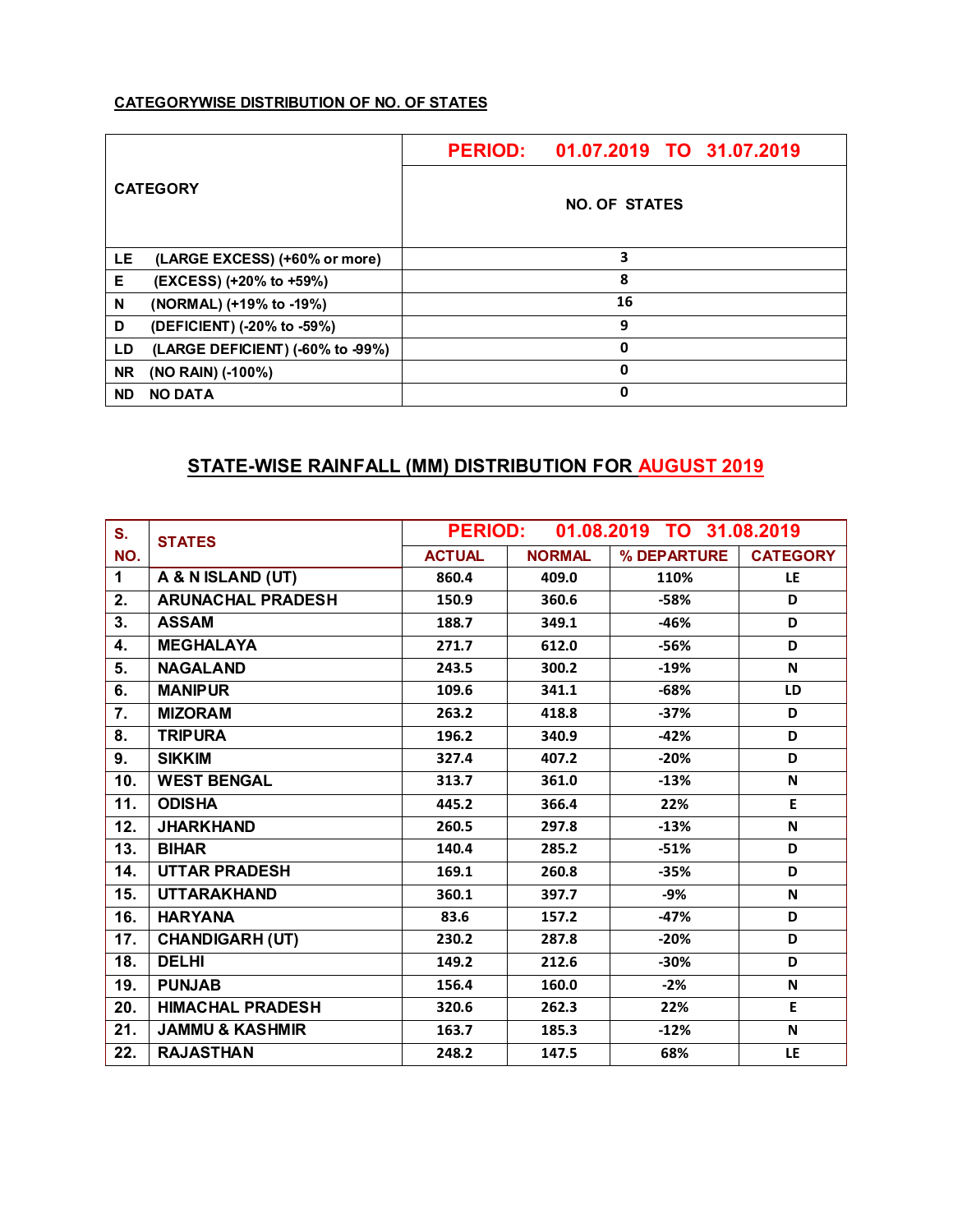| 23.                                         | <b>MADHYA PRADESH</b>                | 482.6  | 330.9 | 46%  | E   |
|---------------------------------------------|--------------------------------------|--------|-------|------|-----|
| 24.                                         | <b>GUJARAT</b>                       | 401.8  | 210.2 | 91%  | LE  |
| 25.                                         | <b>DADRA &amp; NAGAR HAVELI (UT)</b> | 941.3  | 630.1 | 49%  | E   |
| 26.                                         | DAMAN & DIU (UT)                     | 600.8  | 452.1 | 33%  | E   |
| 27.                                         | <b>GOA</b>                           | 1143.4 | 702.1 | 63%  | LE  |
| 28.                                         | <b>MAHARASHTRA</b>                   | 381.2  | 286.0 | 33%  | E   |
| 29.                                         | <b>CHHATISGARH</b>                   | 409.1  | 364.2 | 12%  | N   |
| 30.                                         | <b>ANDHRA PRADESH</b>                | 149.4  | 139.9 | 7%   | N   |
| 31.                                         | <b>TELANGANA</b>                     | 260.0  | 227.5 | 14%  | N   |
| 32.                                         | <b>TAMILNADU</b>                     | 133.3  | 93.6  | 42%  | E   |
| 33.                                         | <b>PUDUCHERRY (UT)</b>               | 176.0  | 123.2 | 43%  | E   |
| 34.                                         | <b>KARNATAKA</b>                     | 395.8  | 216.1 | 83%  | LE. |
| 35.                                         | <b>KERALA</b>                        | 950.5  | 426.7 | 123% | LE  |
| 36.                                         | <b>LAKSHADWEEP (UT)</b>              | 338.4  | 223.2 | 52%  | E   |
| <b>COUNTRY AS A WHOLE</b><br>299.9<br>258.2 |                                      | 16%    |       |      |     |

| <b>CATEGORY</b> |                                  | PERIOD: 01.08.2019 TO 31.08.2019 |  |  |  |  |
|-----------------|----------------------------------|----------------------------------|--|--|--|--|
|                 |                                  | <b>NO. OF STATES</b>             |  |  |  |  |
| LE              | (LARGE EXCESS) (+60% or more)    | 6                                |  |  |  |  |
| Е               | (EXCESS) (+20% to +59%)          | 9                                |  |  |  |  |
| N               | (NORMAL) (+19% to -19%)          | 9                                |  |  |  |  |
| D               | (DEFICIENT) (-20% to -59%)       | 11                               |  |  |  |  |
| LD              | (LARGE DEFICIENT) (-60% to -99%) | 1                                |  |  |  |  |
| <b>NR</b>       | (NO RAIN) (-100%)                | 0                                |  |  |  |  |
| <b>ND</b>       | <b>NO DATA</b>                   | $\mathbf{0}$                     |  |  |  |  |

# **STATE-WISE RAINFALL (MM) DISTRIBUTION FOR SEPTEMBER 2019**

| S.  | <b>STATES</b>            | 01.09.2019 TO 30.09.2019<br><b>PERIOD:</b> |               |             |                 |
|-----|--------------------------|--------------------------------------------|---------------|-------------|-----------------|
| NO. |                          | <b>ACTUAL</b>                              | <b>NORMAL</b> | % DEPARTURE | <b>CATEGORY</b> |
|     | A & N ISLAND (UT)        | 596.8                                      | 429.1         | 39%         |                 |
| 2.  | <b>ARUNACHAL PRADESH</b> | 347.5                                      | 351.5         | $-1%$       | N               |
| 3.  | <b>ASSAM</b>             | 280.5                                      | 272.4         | 3%          | N               |
| 4.  | <b>MEGHALAYA</b>         | 495.3                                      | 474.7         | 4%          | N               |
| 5.  | <b>NAGALAND</b>          | 285.8                                      | 221.3         | 29%         | E               |
| -6. | <b>MANIPUR</b>           | 184.5                                      | 260.8         | $-29%$      | D               |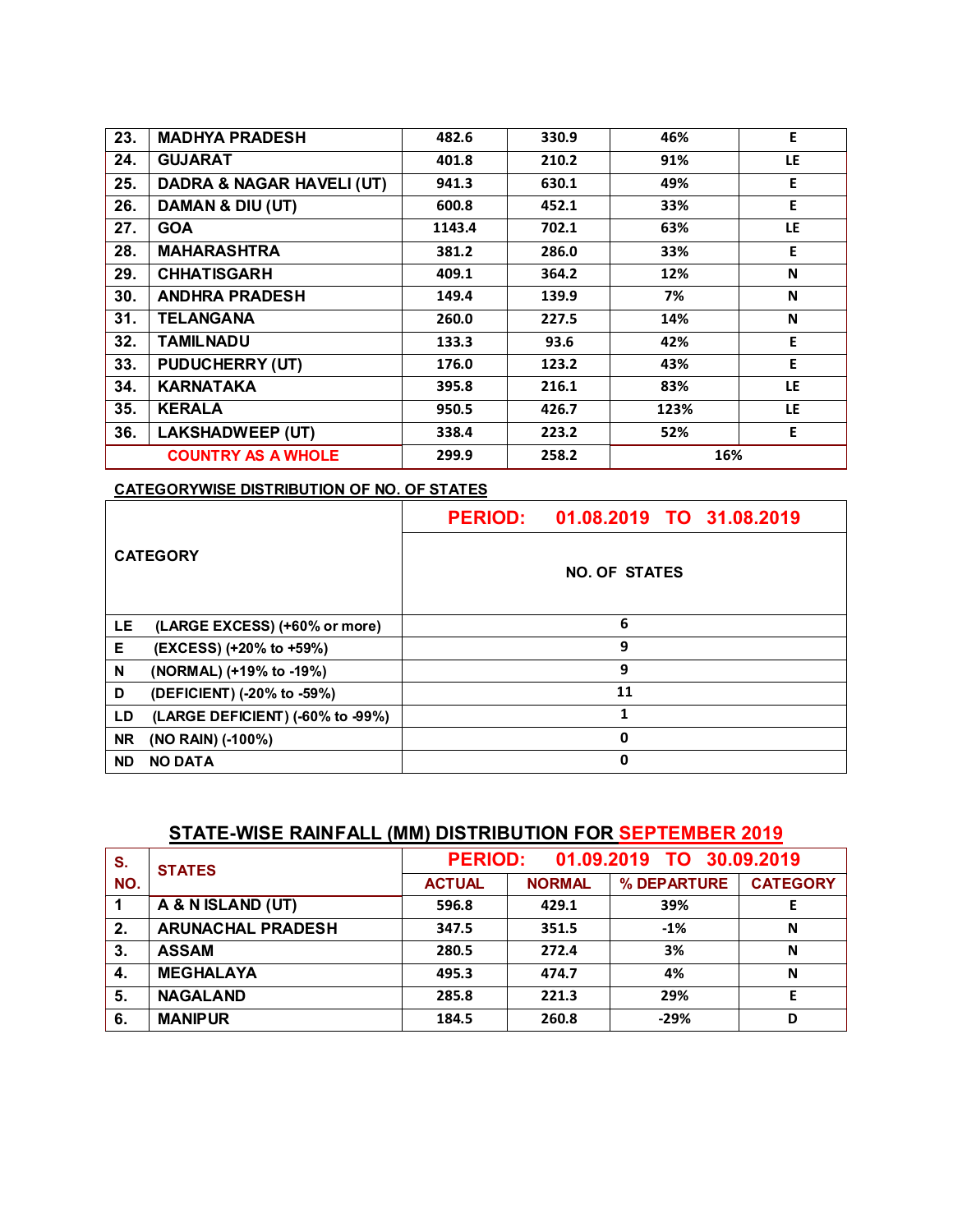| 7.                        | <b>MIZORAM</b>                       | 245.6 | 368.1 | $-33%$ | D           |
|---------------------------|--------------------------------------|-------|-------|--------|-------------|
| 8.                        | <b>TRIPURA</b>                       | 224.1 | 254.1 | $-12%$ | N           |
| 9.                        | <b>SIKKIM</b>                        | 484.8 | 315.7 | 54%    | $\mathsf E$ |
| 10.                       | <b>WEST BENGAL</b>                   | 341.9 | 307.5 | 11%    | N           |
| 11.                       | <b>ODISHA</b>                        | 339.9 | 226.6 | 50%    | E           |
| 12.                       | <b>JHARKHAND</b>                     | 265.9 | 234.7 | 13%    | N           |
| 13.                       | <b>BIHAR</b>                         | 392.7 | 215.3 | 82%    | LE          |
| 14.                       | <b>UTTAR PRADESH</b>                 | 213.8 | 168.9 | 27%    | E           |
| 15.                       | <b>UTTARAKHAND</b>                   | 228.6 | 193.7 | 18%    | N           |
| 16.                       | <b>HARYANA</b>                       | 21.7  | 78.6  | $-72%$ | LD          |
| 17.                       | <b>CHANDIGARH (UT)</b>               | 140.1 | 145.2 | -4%    | N           |
| 18.                       | <b>DELHI</b>                         | 57.4  | 115.6 | $-50%$ | D           |
| 19.                       | <b>PUNJAB</b>                        | 69.6  | 80.7  | $-14%$ | N           |
| 20.                       | <b>HIMACHAL PRADESH</b>              | 93.1  | 127.7 | $-27%$ | D           |
| 21.                       | <b>JAMMU &amp; KASHMIR</b>           | 43.1  | 103.4 | $-58%$ | D           |
| 22.                       | <b>RAJASTHAN</b>                     | 115.8 | 63.7  | 82%    | LE.         |
| 23.                       | <b>MADHYA PRADESH</b>                | 437.6 | 177.6 | 146%   | LE.         |
| 24.                       | <b>GUJARAT</b>                       | 318.7 | 108.8 | 193%   | LE          |
| 25.                       | <b>DADRA &amp; NAGAR HAVELI (UT)</b> | 803.7 | 349.8 | 130%   | <b>LE</b>   |
| 26.                       | DAMAN & DIU (UT)                     | 622.3 | 247.4 | 152%   | <b>LE</b>   |
| 27.                       | <b>GOA</b>                           | 689.8 | 305.8 | 126%   | LE.         |
| 28.                       | <b>MAHARASHTRA</b>                   | 345.1 | 179.7 | 92%    | <b>LE</b>   |
| 29.                       | <b>CHHATISGARH</b>                   | 348.1 | 208.9 | 67%    | LE          |
| 30.                       | <b>ANDHRA PRADESH</b>                | 229.1 | 152.5 | 50%    | E.          |
| 31.                       | <b>TELANGANA</b>                     | 241.2 | 163.9 | 47%    | E           |
| 32.                       | <b>TAMILNADU</b>                     | 176.0 | 118.1 | 49%    | E           |
| 33.                       | <b>PUDUCHERRY (UT)</b>               | 221.0 | 136.6 | 62%    | LE.         |
| 34.                       | <b>KARNATAKA</b>                     | 232.8 | 161.1 | 44%    | E           |
| 35.                       | <b>KERALA</b>                        | 426.0 | 259.5 | 64%    | LE.         |
| 36.                       | <b>LAKSHADWEEP (UT)</b>              | 156.7 | 165.6 | -5%    | N           |
| <b>COUNTRY AS A WHOLE</b> |                                      | 259.5 | 170.2 | 52%    |             |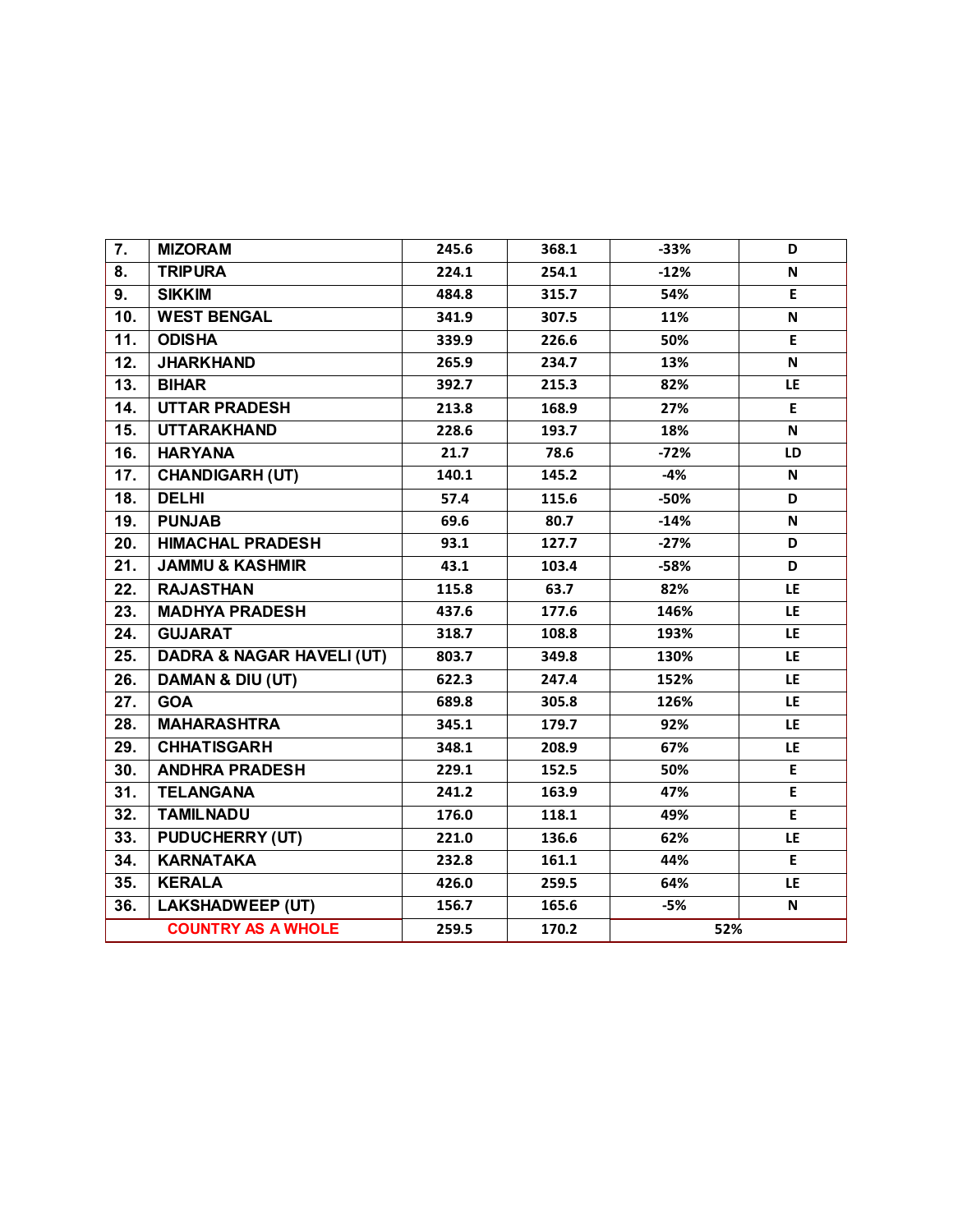| <b>CATEGORY</b> |                                  | PERIOD: 01.09.2019 TO 30.09.2019 |  |  |  |  |  |
|-----------------|----------------------------------|----------------------------------|--|--|--|--|--|
|                 |                                  | <b>NO. OF STATES</b>             |  |  |  |  |  |
| LE              | (LARGE EXCESS) (+60% or more)    | 11                               |  |  |  |  |  |
| Е               | (EXCESS) (+20% to +59%)          | 9                                |  |  |  |  |  |
| N               | (NORMAL) (+19% to -19%)          | 10                               |  |  |  |  |  |
| D               | (DEFICIENT) (-20% to -59%)       | 5                                |  |  |  |  |  |
| LD              | (LARGE DEFICIENT) (-60% to -99%) |                                  |  |  |  |  |  |
| <b>NR</b>       | (NO RAIN) (-100%)                | 0                                |  |  |  |  |  |
| <b>ND</b>       | <b>NO DATA</b>                   | 0                                |  |  |  |  |  |

## **STATE-WISE RAINFALL (MM) DISTRIBUTION FOR JUNE 2020**

| S.  | <b>STATES</b>              | <b>PERIOD:</b> |               | 01.06.2020 TO 30.06.2020 |                 |
|-----|----------------------------|----------------|---------------|--------------------------|-----------------|
| NO. |                            | <b>ACTUAL</b>  | <b>NORMAL</b> | % DEPARTURE              | <b>CATEGORY</b> |
| 1   | A & N ISLAND (UT)          | 498.3          | 413.7         | 20%                      | E               |
| 2.  | <b>ARUNACHAL PRADESH</b>   | 522.7          | 490.7         | 7%                       | N               |
| 3.  | <b>ASSAM</b>               | 526.2          | 418.3         | 26%                      | E               |
| 4.  | <b>MEGHALAYA</b>           | 1047.5         | 792.8         | 32%                      | E               |
| 5.  | <b>NAGALAND</b>            | 251.3          | 282.8         | $-11%$                   | $\mathsf{N}$    |
| 6.  | <b>MANIPUR</b>             | 216.0          | 425.3         | $-49%$                   | D               |
| 7.  | <b>MIZORAM</b>             | 198.3          | 435.5         | $-54%$                   | D               |
| 8.  | <b>TRIPURA</b>             | 468.9          | 460.1         | 2%                       | N               |
| 9.  | <b>SIKKIM</b>              | 763.8          | 425.4         | 80%                      | LE              |
| 10. | <b>WEST BENGAL</b>         | 371.1          | 316.7         | 17%                      | N               |
| 11. | <b>ODISHA</b>              | 251.1          | 217.7         | 15%                      | N               |
| 12. | <b>JHARKHAND</b>           | 205.7          | 199.9         | 3%                       | N               |
| 13. | <b>BIHAR</b>               | 305.8          | 167.7         | 82%                      | LE              |
| 14. | <b>UTTAR PRADESH</b>       | 140.8          | 94.8          | 48%                      | E               |
| 15. | <b>UTTARAKHAND</b>         | 145.5          | 177.8         | $-18%$                   | N               |
| 16. | <b>HARYANA</b>             | 47.7           | 47.5          | 1%                       | N               |
| 17. | <b>CHANDIGARH (UT)</b>     | 131.1          | 130.2         | 1%                       | N               |
| 18. | <b>DELHI</b>               | 30.5           | 62.1          | $-51%$                   | D               |
| 19. | <b>PUNJAB</b>              | 46.1           | 50.4          | -9%                      | N               |
| 20. | <b>HIMACHAL PRADESH</b>    | 68.1           | 100.5         | $-32%$                   | D               |
| 21. | <b>JAMMU &amp; KASHMIR</b> | 48.3           | 74.0          | $-35%$                   | D               |
| 22. | <b>RAJASTHAN</b>           | 4.8            | 6.9           | $-31%$                   | D               |
| 23. | <b>MADHYA PRADESH</b>      | 53.0           | 50.2          | 6%                       | N               |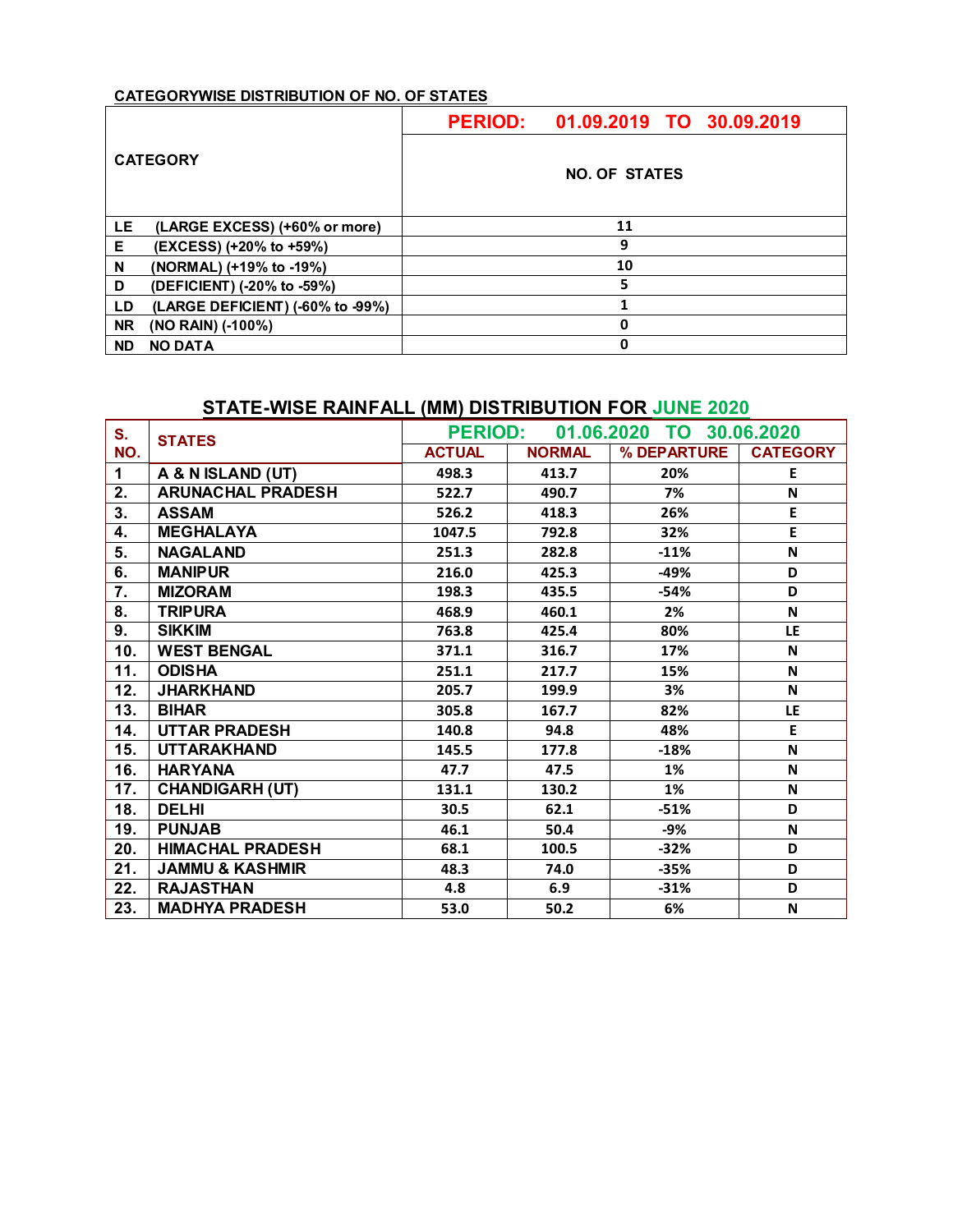| 24. | <b>GUJARAT</b>                       | 201.0  | 120.9 | 66%    | LE. |
|-----|--------------------------------------|--------|-------|--------|-----|
| 25. | <b>DADRA &amp; NAGAR HAVELI (UT)</b> | 114.6  | 113.6 | 1%     | N   |
| 26. | DAMAN & DIU (UT)                     | 226.0  | 349.1 | $-35%$ | D   |
| 27. | <b>GOA</b>                           | 128.2  | 280.6 | $-54%$ | D   |
| 28. | <b>MAHARASHTRA</b>                   | 1014.9 | 898.3 | 13%    | N   |
| 29. | <b>CHHATISGARH</b>                   | 252.7  | 207.6 | 22%    | Е   |
| 30. | <b>ANDHRA PRADESH</b>                | 277.9  | 193.5 | 44%    | E   |
| 31. | <b>TELANGANA</b>                     | 120.0  | 91.0  | 32%    | E   |
| 32. | <b>TAMILNADU</b>                     | 169.9  | 130.4 | 30%    | E   |
| 33. | <b>PUDUCHERRY (UT)</b>               | 59.7   | 51.7  | 15%    | N   |
| 34. | <b>KARNATAKA</b>                     | 73.4   | 73.0  | 1%     | N   |
| 35. | <b>KERALA</b>                        | 205.3  | 199.3 | 3%     | N   |
| 36. | <b>LAKSHADWEEP (UT)</b>              | 535.5  | 643.0 | $-17%$ | N   |
|     | <b>COUNTRY AS A WHOLE</b>            | 195.6  | 166.9 | 17%    |     |

|           |                                  | PERIOD: 01.06.2020 TO 30.06.2020 |
|-----------|----------------------------------|----------------------------------|
|           | <b>CATEGORY</b>                  | <b>NO. OF STATES</b>             |
| LE.       | (LARGE EXCESS) (+60% or more)    | з                                |
| Е         | (EXCESS) (+20% to +59%)          | 8                                |
| N         | (NORMAL) (+19% to -19%)          | 17                               |
| D         | (DEFICIENT) (-20% to -59%)       | 9                                |
| LD        | (LARGE DEFICIENT) (-60% to -99%) | $\mathbf 0$                      |
| <b>NR</b> | (NO RAIN) (-100%)                | $\mathbf 0$                      |
| <b>ND</b> | <b>NO DATA</b>                   | 0                                |

# **STATE-WISE RAINFALL (MM) DISTRIBUTION FOR JULY 2020**

| S.  | <b>STATES</b>            | <b>PERIOD:</b><br>01.07.2020 TO 31.07.2020 |               |             |                 |
|-----|--------------------------|--------------------------------------------|---------------|-------------|-----------------|
| NO. |                          | <b>ACTUAL</b>                              | <b>NORMAL</b> | % DEPARTURE | <b>CATEGORY</b> |
|     | A & N ISLAND (UT)        | 362.8                                      | 402.0         | $-10%$      | N               |
| 2.  | <b>ARUNACHAL PRADESH</b> | 625.1                                      | 523.8         | 19%         | N               |
| 3.  | <b>ASSAM</b>             | 505.0                                      | 446.4         | 13%         | N               |
| 4.  | <b>MEGHALAYA</b>         | 1363.0                                     | 976.3         | 40%         |                 |
| 5.  | <b>NAGALAND</b>          | 232.6                                      | 339.1         | $-31%$      | D               |
| 6.  | <b>MANIPUR</b>           | 214.9                                      | 377.7         | $-43%$      | D               |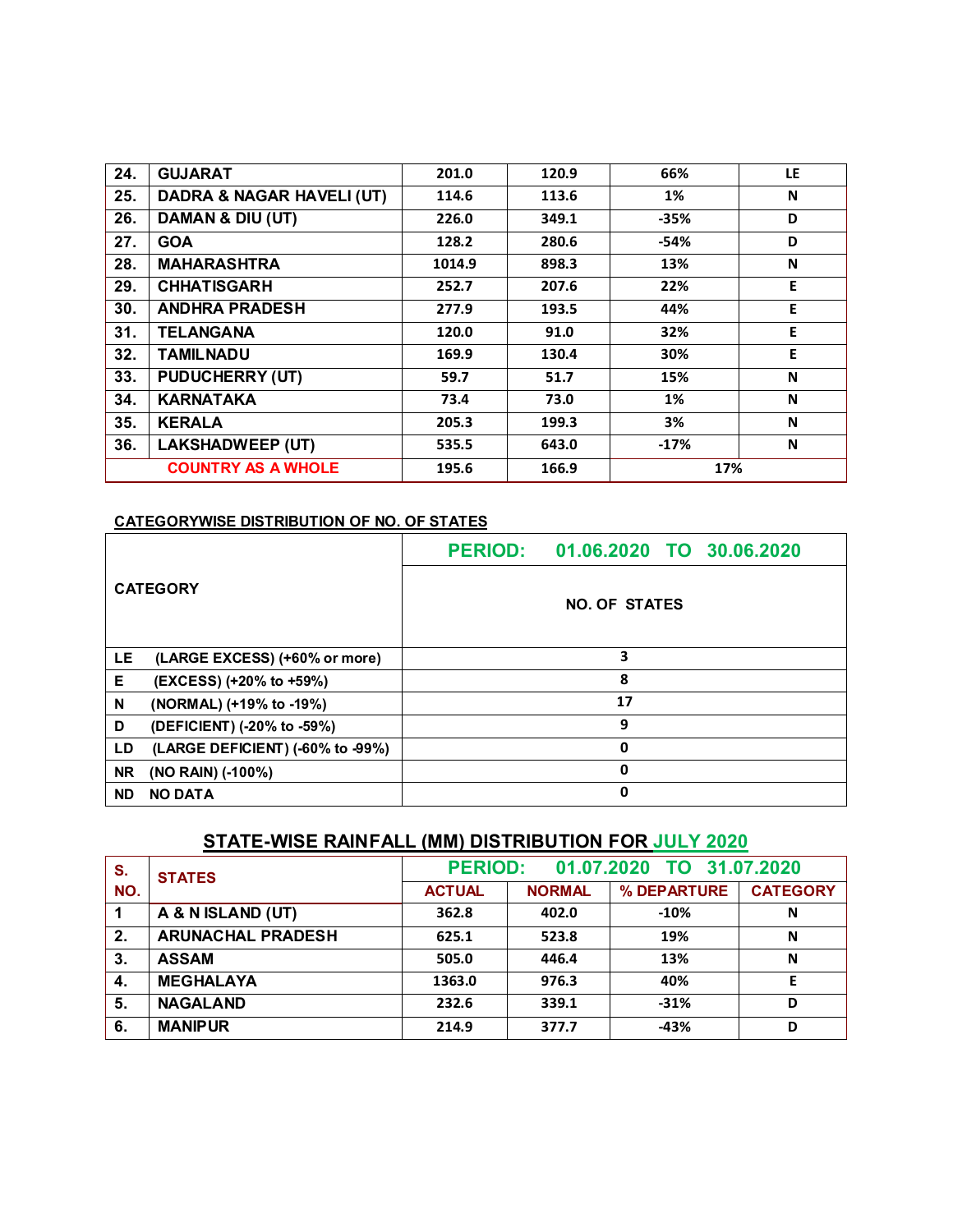| $\overline{7}$ .  | <b>MIZORAM</b>                       | 390.0  | 433.5  | $-10%$ | N                         |
|-------------------|--------------------------------------|--------|--------|--------|---------------------------|
| 8.                | <b>TRIPURA</b>                       | 351.5  | 402.7  | $-13%$ | N                         |
| 9.                | <b>SIKKIM</b>                        | 749.8  | 458.5  | 64%    | LE                        |
| 10.               | <b>WEST BENGAL</b>                   | 433.1  | 419.8  | 3%     | N                         |
| $\overline{11}$ . | <b>ODISHA</b>                        | 224.8  | 344.6  | $-35%$ | D                         |
| 12.               | <b>JHARKHAND</b>                     | 244.4  | 322.3  | $-24%$ | D                         |
| 13.               | <b>BIHAR</b>                         | 443.5  | 349.0  | 27%    | E                         |
| 14.               | <b>UTTAR PRADESH</b>                 | 230.4  | 265.7  | $-13%$ | N                         |
| 15.               | <b>UTTARAKHAND</b>                   | 367.3  | 407.7  | $-10%$ | N                         |
| 16.               | <b>HARYANA</b>                       | 166.1  | 155.3  | 7%     | N                         |
| 17.               | <b>CHANDIGARH (UT)</b>               | 277.1  | 283.3  | $-2%$  | N                         |
| $\overline{18}$ . | <b>DELHI</b>                         | 166.2  | 195.5  | $-15%$ | N                         |
| 19.               | <b>PUNJAB</b>                        | 185.2  | 176.2  | 5%     | N                         |
| 20.               | <b>HIMACHAL PRADESH</b>              | 203.5  | 273.0  | $-25%$ | D                         |
| 21.               | <b>JAMMU &amp; KASHMIR</b>           | 96.0   | 203.7  | $-53%$ | D                         |
| 22.               | <b>RAJASTHAN</b>                     | 2.9    | 12.7   | $-77%$ | LD                        |
| 23.               | <b>MADHYA PRADESH</b>                | 99.9   | 153.6  | $-35%$ | D                         |
| 24.               | <b>GUJARAT</b>                       | 181.6  | 311.2  | $-42%$ | D                         |
| 25.               | <b>DADRA &amp; NAGAR HAVELI (UT)</b> | 242.4  | 259.8  | $-7%$  | N                         |
| 26.               | DAMAN & DIU (UT)                     | 464.3  | 832.9  | $-44%$ | D                         |
| 27.               | <b>GOA</b>                           | 511.1  | 631.1  | $-19%$ | N                         |
| 28.               | <b>MAHARASHTRA</b>                   | 1230.2 | 1068.5 | 15%    | N                         |
| 29.               | <b>CHHATISGARH</b>                   | 313.0  | 330.9  | $-5%$  | $\boldsymbol{\mathsf{N}}$ |
| 30.               | <b>ANDHRA PRADESH</b>                | 269.7  | 375.5  | $-28%$ | D                         |
| 31.               | <b>TELANGANA</b>                     | 228.1  | 131.0  | 74%    | LE                        |
| 32.               | <b>TAMILNADU</b>                     | 272.6  | 232.7  | 17%    | N                         |
| 33.               | <b>PUDUCHERRY (UT)</b>               | 130.2  | 73.3   | 78%    | LE.                       |
| 34.               | <b>KARNATAKA</b>                     | 134.5  | 92.8   | 45%    | E                         |
| 35.               | <b>KERALA</b>                        | 280.2  | 264.2  | 6%     | N                         |
| 36.               | <b>LAKSHADWEEP (UT)</b>              | 514.9  | 720.1  | $-28%$ | D                         |
|                   | <b>COUNTRY AS A WHOLE</b>            | 257.1  | 285.3  | $-10%$ |                           |

|    |                                  | PERIOD: 01.07.2020 TO 31.07.2020 |
|----|----------------------------------|----------------------------------|
|    | <b>CATEGORY</b>                  | <b>NO. OF STATES</b>             |
| LE | (LARGE EXCESS) (+60% or more)    | 4                                |
| Е  | (EXCESS) (+20% to +59%)          | 3                                |
| N  | (NORMAL) (+19% to -19%)          | 18                               |
| D  | (DEFICIENT) (-20% to -59%)       | 11                               |
| LD | (LARGE DEFICIENT) (-60% to -99%) |                                  |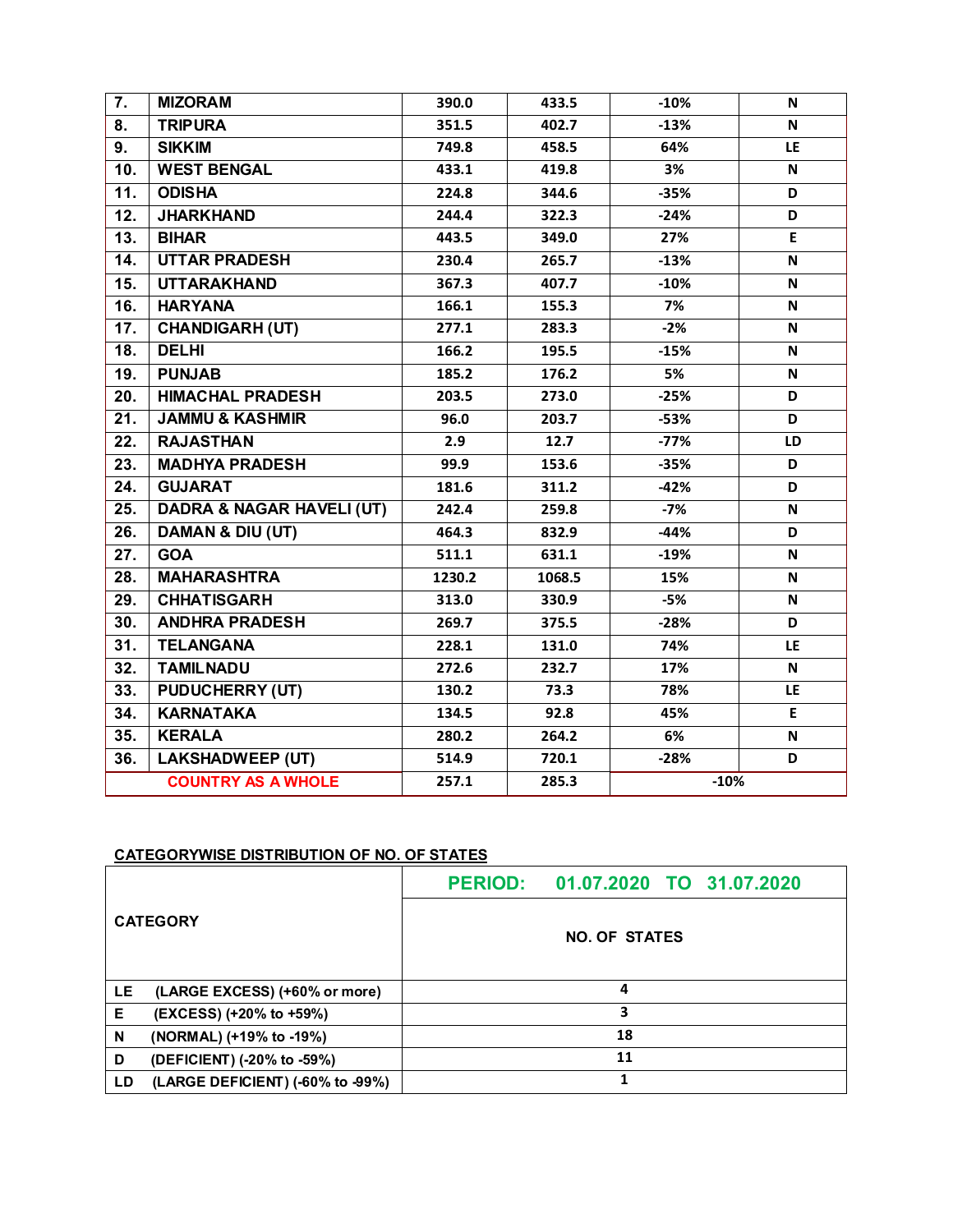| <b>NR</b> | $( -100\%)$<br>(NO RAIN) |  |
|-----------|--------------------------|--|
| <b>ND</b> | <b>NO DATA</b>           |  |

# **STATE-WISE RAINFALL (MM) DISTRIBUTION FOR AUGUST 2020**

| S.  | <b>STATES</b>                        | <b>PERIOD:</b> |               | 01.08.2020 TO 31.08.2020 |                 |
|-----|--------------------------------------|----------------|---------------|--------------------------|-----------------|
| NO. |                                      | <b>ACTUAL</b>  | <b>NORMAL</b> | % DEPARTURE              | <b>CATEGORY</b> |
| 1   | A & N ISLAND (UT)                    | 370.0          | 409.0         | $-10%$                   | N               |
| 2.  | <b>ARUNACHAL PRADESH</b>             | 318.1          | 360.6         | $-12%$                   | N               |
| 3.  | <b>ASSAM</b>                         | 249.5          | 349.1         | $-29%$                   | D               |
| 4.  | <b>MEGHALAYA</b>                     | 425.0          | 612.0         | $-31%$                   | D               |
| 5.  | <b>NAGALAND</b>                      | 202.5          | 300.2         | $-33%$                   | D               |
| 6.  | <b>MANIPUR</b>                       | 157.2          | 341.1         | $-54%$                   | D               |
| 7.  | <b>MIZORAM</b>                       | 336.4          | 418.8         | $-20%$                   | D               |
| 8.  | <b>TRIPURA</b>                       | 182.2          | 340.9         | $-47%$                   | D               |
| 9.  | <b>SIKKIM</b>                        | 459.7          | 407.2         | 13%                      | N               |
| 10. | <b>WEST BENGAL</b>                   | 355.7          | 361.0         | $-1%$                    | N               |
| 11. | <b>ODISHA</b>                        | 511.2          | 366.4         | 40%                      | E               |
| 12. | <b>JHARKHAND</b>                     | 301.8          | 297.8         | 1%                       | N               |
| 13. | <b>BIHAR</b>                         | 202.6          | 285.2         | $-29%$                   | D               |
| 14. | <b>UTTAR PRADESH</b>                 | 194.1          | 260.8         | $-26%$                   | D               |
| 15. | <b>UTTARAKHAND</b>                   | 370.1          | 397.7         | $-7%$                    | N               |
| 16. | <b>HARYANA</b>                       | 137.4          | 157.2         | $-13%$                   | N               |
| 17. | <b>CHANDIGARH (UT)</b>               | 373.2          | 287.8         | 30%                      | E.              |
| 18. | <b>DELHI</b>                         | 233.1          | 212.6         | 10%                      | N               |
| 19. | <b>PUNJAB</b>                        | 134.1          | 160.0         | $-16%$                   | N               |
| 20. | <b>HIMACHAL PRADESH</b>              | 265.4          | 262.3         | 1%                       | N               |
| 21. | <b>JAMMU &amp; KASHMIR</b>           | 204.3          | 185.4         | 10%                      | N               |
| 22. | <b>RAJASTHAN</b>                     | 4.8            | 8.9           | $-46%$                   | D               |
| 23. | <b>MADHYA PRADESH</b>                | 223.8          | 147.5         | 52%                      | E               |
| 24. | <b>GUJARAT</b>                       | 479.1          | 330.9         | 45%                      | E               |
| 25. | <b>DADRA &amp; NAGAR HAVELI (UT)</b> | 625.6          | 210.2         | 198%                     | LE              |
| 26. | <b>DAMAN &amp; DIU (UT)</b>          | 1470.9         | 630.1         | 133%                     | LE.             |
| 27. | <b>GOA</b>                           | 871.3          | 452.1         | 93%                      | <b>LE</b>       |
| 28. | <b>MAHARASHTRA</b>                   | 1169.2         | 702.1         | 67%                      | LE.             |
| 29. | <b>CHHATISGARH</b>                   | 396.6          | 286.0         | 39%                      | E               |
| 30. | <b>ANDHRA PRADESH</b>                | 519.2          | 364.2         | 43%                      | E.              |
| 31. | <b>TELANGANA</b>                     | 148.7          | 139.9         | 6%                       | N               |
| 32. | <b>TAMILNADU</b>                     | 403.0          | 225.5         | 79%                      | LE              |
| 33. | <b>PUDUCHERRY (UT)</b>               | 95.0           | 92.8          | 2%                       | N               |
| 34. | <b>KARNATAKA</b>                     | 86.5           | 123.2         | -30%                     | D               |
| 35. | <b>KERALA</b>                        | 297.5          | 216.1         | 38%                      | E.              |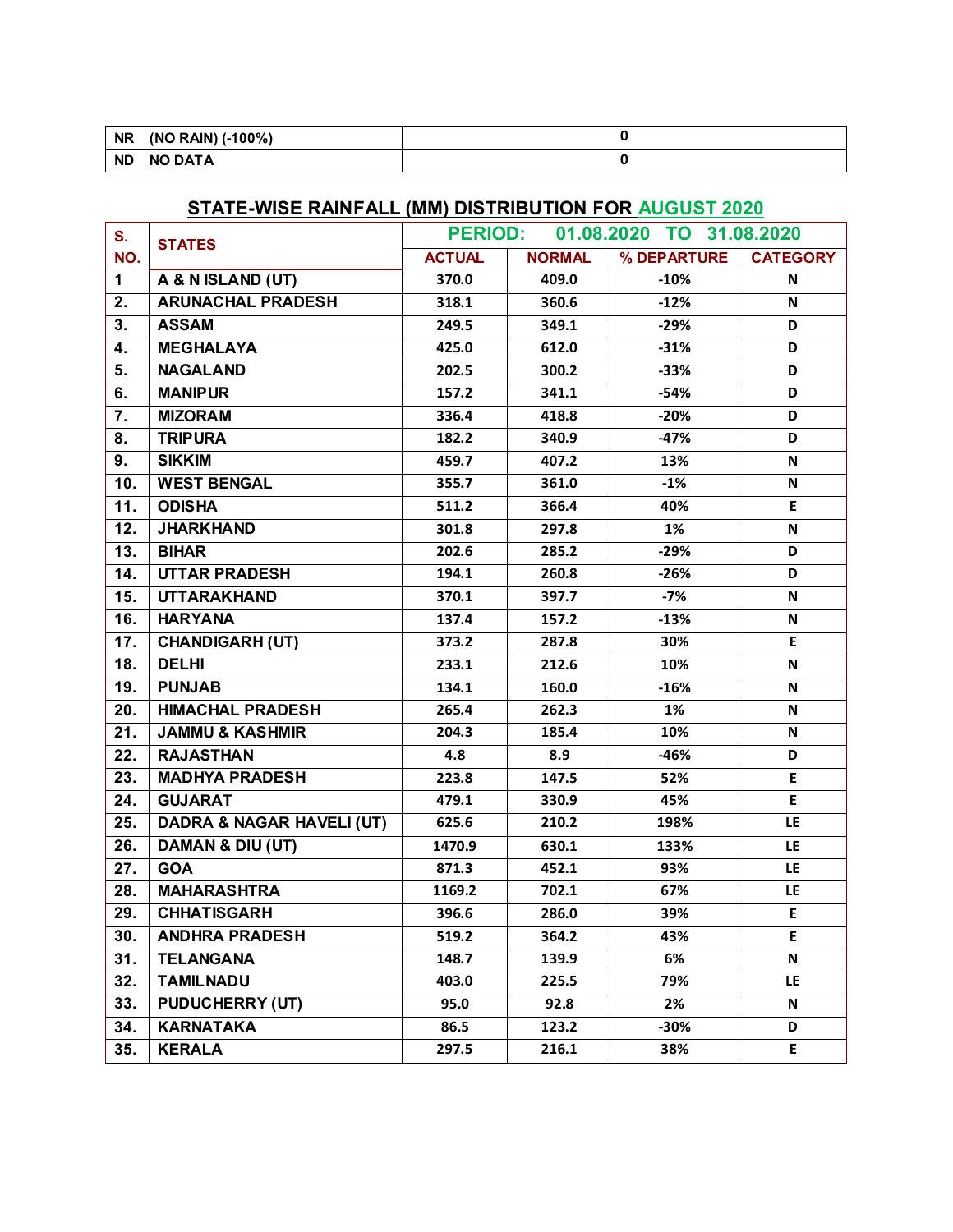| -36.                      | <b>LAKSHADWEEP (UT)</b> | 575.3 | 426.7 | 35% |  |
|---------------------------|-------------------------|-------|-------|-----|--|
| <b>COUNTRY AS A WHOLE</b> |                         | 327.8 | 258.2 | 27% |  |

|                 |                                  | PERIOD: 01.08.2020 TO 31.08.2020 |  |
|-----------------|----------------------------------|----------------------------------|--|
| <b>CATEGORY</b> |                                  | <b>NO. OF STATES</b>             |  |
| LE              | (LARGE EXCESS) (+60% or more)    | 5                                |  |
| Е               | (EXCESS) (+20% to +59%)          | 9                                |  |
| N               | (NORMAL) (+19% to -19%)          | 13                               |  |
| D               | (DEFICIENT) (-20% to -59%)       | 10                               |  |
| LD              | (LARGE DEFICIENT) (-60% to -99%) | 0                                |  |
| <b>NR</b>       | (NO RAIN) (-100%)                | $\mathbf 0$                      |  |
| <b>ND</b>       | <b>NO DATA</b>                   | 0                                |  |

## **STATE-WISE RAINFALL (MM) DISTRIBUTION FOR SEPTEMBER 2020**

| S.  | <b>STATES</b>              | PERIOD: 01.09.2020 TO 30.09.2020 |               |             |                 |
|-----|----------------------------|----------------------------------|---------------|-------------|-----------------|
| NO. |                            | <b>ACTUAL</b>                    | <b>NORMAL</b> | % DEPARTURE | <b>CATEGORY</b> |
| 1   | A & N ISLAND (UT)          | 481.3                            | 429.1         | 12%         | N               |
| 2.  | <b>ARUNACHAL PRADESH</b>   | 506.1                            | 351.5         | 44%         | E               |
| 3.  | <b>ASSAM</b>               | 373.8                            | 272.4         | 37%         | E               |
| 4.  | <b>MEGHALAYA</b>           | 1160.0                           | 474.7         | 144%        | LE              |
| 5.  | <b>NAGALAND</b>            | 164.0                            | 221.3         | $-26%$      | D               |
| 6.  | <b>MANIPUR</b>             | 160.4                            | 260.8         | $-38%$      | D               |
| 7.  | <b>MIZORAM</b>             | 188.2                            | 368.1         | -49%        | D               |
| 8.  | <b>TRIPURA</b>             | 299.3                            | 254.1         | 18%         | N               |
| 9.  | <b>SIKKIM</b>              | 442.9                            | 315.7         | 40%         | E.              |
| 10. | <b>WEST BENGAL</b>         | 327.2                            | 307.5         | 6%          | N               |
| 11. | <b>ODISHA</b>              | 153.8                            | 226.6         | $-32%$      | D               |
| 12. | <b>JHARKHAND</b>           | 146.4                            | 234.7         | $-38%$      | D               |
| 13. | <b>BIHAR</b>               | 320.5                            | 215.3         | 49%         | E               |
| 14. | <b>UTTAR PRADESH</b>       | 84.4                             | 168.9         | -50%        | D               |
| 15. | <b>UTTARAKHAND</b>         | 60.2                             | 193.7         | $-69%$      | <b>LD</b>       |
| 16. | <b>HARYANA</b>             | 24.8                             | 78.6          | $-68%$      | <b>LD</b>       |
| 17. | <b>CHANDIGARH (UT)</b>     | 9.8                              | 145.2         | $-93%$      | LD              |
| 18. | <b>DELHI</b>               | 37.9                             | 115.6         | $-67%$      | LD              |
| 19. | <b>PUNJAB</b>              | 22.1                             | 80.7          | $-73%$      | LD              |
| 20. | <b>HIMACHAL PRADESH</b>    | 29.9                             | 127.7         | $-77%$      | <b>LD</b>       |
| 21. | <b>JAMMU &amp; KASHMIR</b> | 30.8                             | 102.9         | $-70%$      | <b>LD</b>       |
| 22. | <b>RAJASTHAN</b>           | 0.2                              | 9.2           | -98%        | LD              |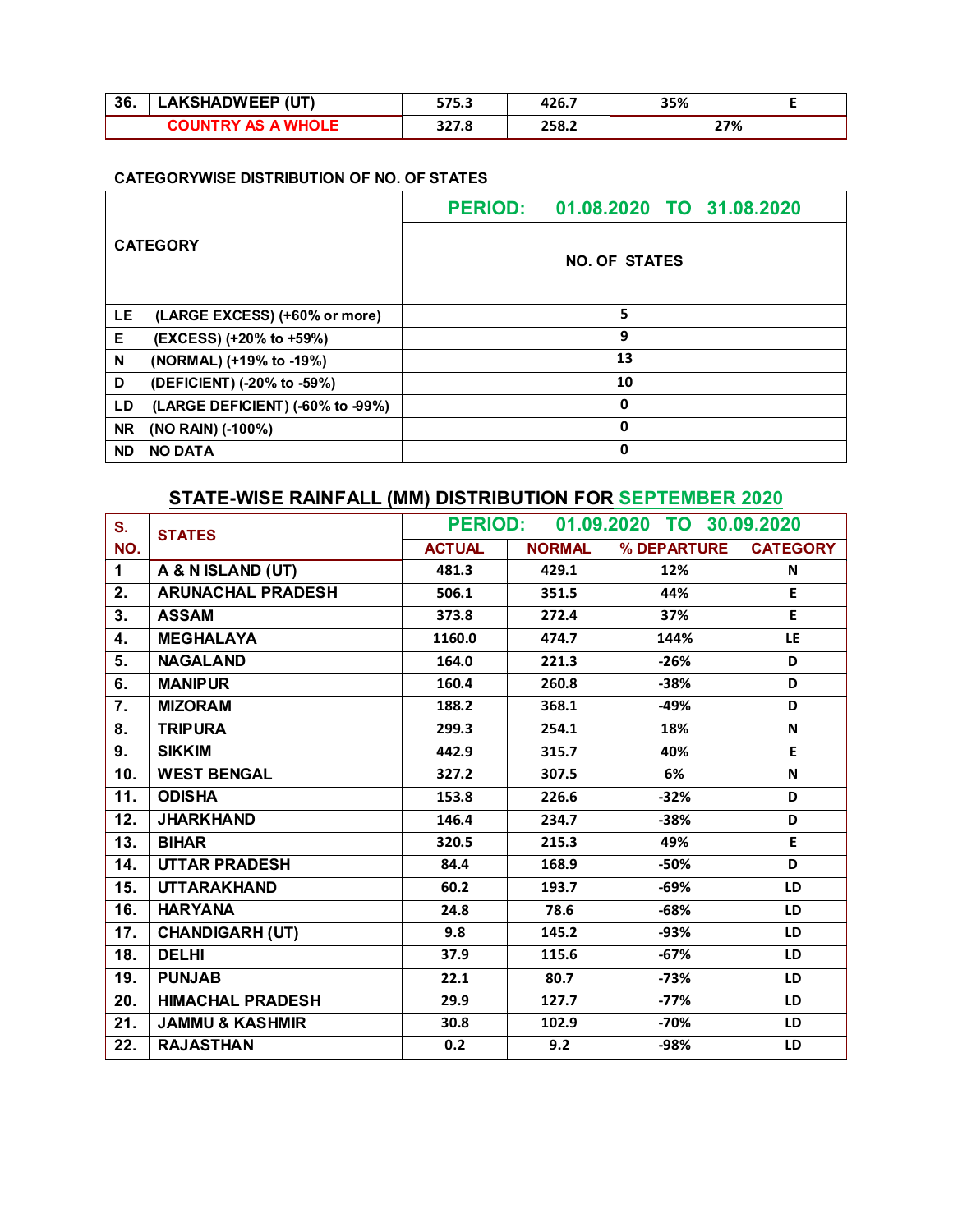| 23. | <b>MADHYA PRADESH</b>                | 73.5  | 63.7  | 15%    | N   |
|-----|--------------------------------------|-------|-------|--------|-----|
| 24. | <b>GUJARAT</b>                       | 130.0 | 177.6 | $-27%$ | D   |
| 25. | <b>DADRA &amp; NAGAR HAVELI (UT)</b> | 109.1 | 108.8 | 0%     | N   |
| 26. | DAMAN & DIU (UT)                     | 218.4 | 349.8 | $-38%$ | D   |
| 27. | <b>GOA</b>                           | 175.6 | 247.4 | $-29%$ | D   |
| 28. | <b>MAHARASHTRA</b>                   | 744.4 | 305.8 | 143%   | LE. |
| 29. | <b>CHHATISGARH</b>                   | 203.8 | 179.7 | 13%    | N   |
| 30. | <b>ANDHRA PRADESH</b>                | 167.4 | 208.9 | $-20%$ | D   |
| 31. | <b>TELANGANA</b>                     | 241.4 | 152.5 | 58%    | E   |
| 32. | <b>TAMILNADU</b>                     | 250.2 | 163.3 | 53%    | E   |
| 33. | <b>PUDUCHERRY (UT)</b>               | 140.9 | 118.2 | 19%    | N   |
| 34. | <b>KARNATAKA</b>                     | 147.6 | 136.6 | 8%     | N   |
| 35. | <b>KERALA</b>                        | 280.9 | 161.1 | 74%    | LE. |
| 36. | <b>LAKSHADWEEP (UT)</b>              | 601.9 | 259.5 | 132%   | LE. |
|     | <b>COUNTRY AS A WHOLE</b>            | 178.0 | 170.2 | 5%     |     |

|           |                                  | PERIOD: 01.09.2020 TO 30.09.2020 |
|-----------|----------------------------------|----------------------------------|
|           | <b>CATEGORY</b>                  | <b>NO. OF STATES</b>             |
| LE        | (LARGE EXCESS) (+60% or more)    | 5                                |
| Е         | (EXCESS) (+20% to +59%)          | 6                                |
| N         | (NORMAL) (+19% to -19%)          | 8                                |
| D         | (DEFICIENT) (-20% to -59%)       | 10                               |
| LD        | (LARGE DEFICIENT) (-60% to -99%) | 8                                |
| <b>NR</b> | (NO RAIN) (-100%)                | 0                                |
| <b>ND</b> | <b>NO DATA</b>                   | 0                                |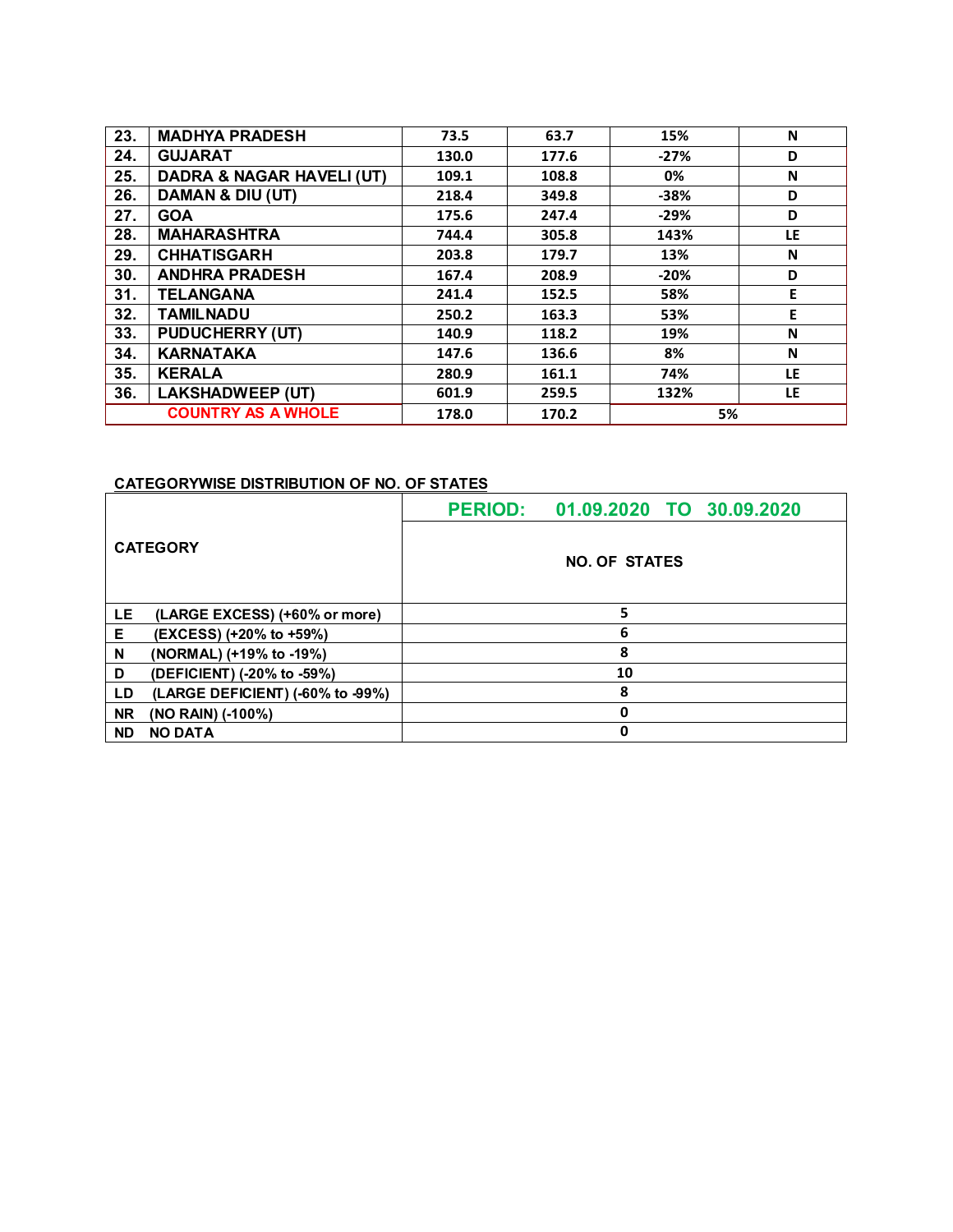# *Annexure-II*

| ,,,,,       | <u>MOL IVAINT ALL (WINT DIGTNIBUTION FOR OCCTIVIL OF MONOCON 2010</u> |                                            |               |             |                 |  |
|-------------|-----------------------------------------------------------------------|--------------------------------------------|---------------|-------------|-----------------|--|
| S.          | <b>STATES</b>                                                         | 01.06.2018 TO 30.09.2018<br><b>PERIOD:</b> |               |             |                 |  |
| NO.         |                                                                       | <b>ACTUAL</b>                              | <b>NORMAL</b> | % DEPARTURE | <b>CATEGORY</b> |  |
| $\mathbf 1$ | A & N ISLAND (UT)                                                     | 1569.2                                     | 1682.5        | $-7%$       | N               |  |
| 2.          | <b>ARUNACHAL PRADESH</b>                                              | 1198.5                                     | 1768.0        | $-32%$      | D               |  |
| 3.          | <b>ASSAM</b>                                                          | 1233.0                                     | 1523.4        | $-19%$      | N               |  |
| 4.          | <b>MEGHALAYA</b>                                                      | 1679.9                                     | 2786.8        | $-40%$      | D               |  |
| 5.          | <b>NAGALAND</b>                                                       | 1076.1                                     | 1329.9        | $-19%$      | N               |  |
| 6.          | <b>MANIPUR</b>                                                        | 669.5                                      | 1404.5        | $-52%$      | D               |  |
| 7.          | <b>MIZORAM</b>                                                        | 1931.9                                     | 1708.3        | 13%         | N               |  |
| 8.          | <b>TRIPURA</b>                                                        | 1162.4                                     | 1489.1        | $-22%$      | D               |  |
| 9.          | <b>SIKKIM</b>                                                         | 2156.6                                     | 1800.8        | 20%         | E               |  |
| 10.         | <b>WEST BENGAL</b>                                                    | 1127.4                                     | 1390.4        | $-19%$      | N               |  |
| 11.         | <b>ODISHA</b>                                                         | 1290.1                                     | 1149.9        | 12%         | N               |  |
| 12.         | <b>JHARKHAND</b>                                                      | 785.0                                      | 1091.9        | $-28%$      | D               |  |
| 13.         | <b>BIHAR</b>                                                          | 770.8                                      | 1027.6        | $-25%$      | D               |  |
| 14.         | <b>UTTAR PRADESH</b>                                                  | 765.4                                      | 846.1         | $-10%$      | N               |  |
| 15.         | <b>UTTARAKHAND</b>                                                    | 1196.1                                     | 1229.1        | $-3%$       | N               |  |
| 16.         | <b>HARYANA</b>                                                        | 436.1                                      | 459.8         | $-5%$       | N               |  |
| 17.         | <b>CHANDIGARH (UT)</b>                                                | 993.3                                      | 844.2         | 18%         | N               |  |
| 18.         | <b>DELHI</b>                                                          | 647.4                                      | 636.2         | 2%          | N               |  |
| 19.         | <b>PUNJAB</b>                                                         | 569.1                                      | 491.9         | 16%         | N               |  |
| 20.         | <b>HIMACHAL PRADESH</b>                                               | 926.9                                      | 825.3         | 12%         | N               |  |
| 21.         | <b>JAMMU &amp; KASHMIR</b>                                            | 589.1                                      | 534.6         | 10%         | N               |  |
| 22.         | <b>RAJASTHAN</b>                                                      | 393.7                                      | 419.0         | $-6%$       | N               |  |
| 23.         | <b>MADHYA PRADESH</b>                                                 | 873.1                                      | 952.3         | $-8%$       | N               |  |
| 24.         | <b>GUJARAT</b>                                                        | 484.4                                      | 672.7         | $-28%$      | D               |  |
| 25.         | <b>DADRA &amp; NAGAR HAVELI (UT)</b>                                  | 2057.3                                     | 2162.3        | $-5%$       | N               |  |
| 26.         | <b>DAMAN &amp; DIU (UT)</b>                                           | 1586.9                                     | 1620.4        | $-2%$       | N               |  |
| 27.         | <b>GOA</b>                                                            | 2443.3                                     | 2970.3        | $-18%$      | N               |  |
| 28.         | <b>MAHARASHTRA</b>                                                    | 923.9                                      | 1007.3        | $-8%$       | N               |  |
| 29.         | <b>CHHATISGARH</b>                                                    | 1104.1                                     | 1153.3        | -4%         | N               |  |
| 30.         | <b>ANDHRA PRADESH</b>                                                 | 446.7                                      | 504.4         | $-11%$      | N               |  |
| 31.         | <b>TELANGANA</b>                                                      | 732.9                                      | 759.2         | -3%         | N               |  |
| 32.         | <b>TAMILNADU</b>                                                      | 290.7                                      | 317.0         | $-8%$       | N               |  |
| 33.         | <b>PUDUCHERRY (UT)</b>                                                | 308.4                                      | 355.0         | $-13%$      | N               |  |
| 34.         | <b>KARNATAKA</b>                                                      | 780.3                                      | 832.2         | -6%         | N               |  |
| 35.         | <b>KERALA</b>                                                         | 2516.1                                     | 2039.6        | 23%         | E.              |  |
| 36.         | <b>LAKSHADWEEP (UT)</b>                                               | 541.7                                      | 998.5         | -46%        | D               |  |
|             | <b>COUNTRY AS A WHOLE</b>                                             | 804.1                                      | 887.5         | -9%         |                 |  |

## **STATE-WISE RAINFALL (MM) DISTRIBUTION FOR SOUTHWEST MONSOON 2018**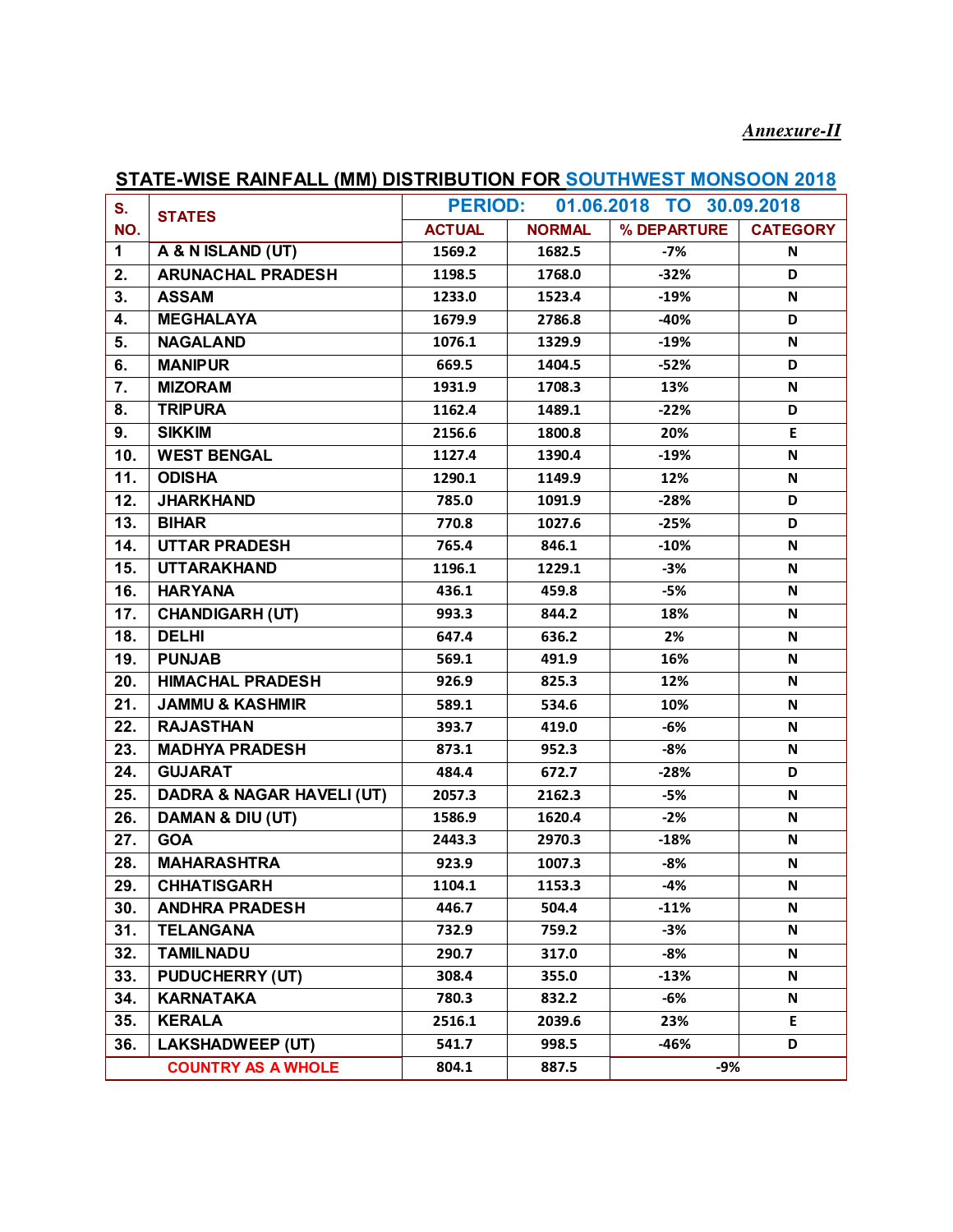| <b>CATEGORY</b> |                                  | PERIOD: 01.06.2018 TO 30.09.2018 |  |  |  |  |  |
|-----------------|----------------------------------|----------------------------------|--|--|--|--|--|
|                 |                                  | <b>NO. OF STATES</b>             |  |  |  |  |  |
| LE              | (LARGE EXCESS) (+60% or more)    | 0                                |  |  |  |  |  |
| Е               | (EXCESS) (+20% to +59%)          | 2                                |  |  |  |  |  |
| N               | (NORMAL) (+19% to -19%)          | 26                               |  |  |  |  |  |
| D               | (DEFICIENT) (-20% to -59%)       | 8                                |  |  |  |  |  |
| LD              | (LARGE DEFICIENT) (-60% to -99%) | 0                                |  |  |  |  |  |
| <b>NR</b>       | (NO RAIN) (-100%)                | 0                                |  |  |  |  |  |
| <b>ND</b>       | <b>NO DATA</b>                   | 0                                |  |  |  |  |  |

## **STATE-WISE ANNUAL RAINFALL (MM) DISTRIBUTION FOR 2018**

| S.          | <b>STATES</b>                        | 01.01.2018 TO 31.12.2018<br><b>PERIOD:</b> |               |             |                 |  |
|-------------|--------------------------------------|--------------------------------------------|---------------|-------------|-----------------|--|
| NO.         |                                      | <b>ACTUAL</b>                              | <b>NORMAL</b> | % DEPARTURE | <b>CATEGORY</b> |  |
| $\mathbf 1$ | A & N ISLAND (UT)                    | 3113.4                                     | 2926.3        | 6%          | N               |  |
| 2.          | <b>ARUNACHAL PRADESH</b>             | 2032.5                                     | 2933.7        | $-31%$      | D               |  |
| 3.          | <b>ASSAM</b>                         | 1807.1                                     | 2296.8        | $-21%$      | D               |  |
| 4.          | <b>MEGHALAYA</b>                     | 2540.0                                     | 3837.1        | $-34%$      | D               |  |
| 5.          | <b>NAGALAND</b>                      | 1581.3                                     | 1959.8        | $-19%$      | N               |  |
| 6.          | <b>MANIPUR</b>                       | 1580.2                                     | 2039.8        | $-23%$      | D               |  |
| 7.          | <b>MIZORAM</b>                       | 2552.6                                     | 2626.8        | $-3%$       | N               |  |
| 8.          | <b>TRIPURA</b>                       | 2191.4                                     | 2475.3        | $-11%$      | N               |  |
| 9.          | <b>SIKKIM</b>                        | 3105.2                                     | 2971.6        | 4%          | N               |  |
| 10.         | <b>WEST BENGAL</b>                   | 1444.1                                     | 1795.8        | $-20%$      | D               |  |
| 11.         | <b>ODISHA</b>                        | 1630.0                                     | 1460.5        | 12%         | N               |  |
| 12.         | <b>JHARKHAND</b>                     | 960.0                                      | 1296.3        | $-26%$      | D               |  |
| 13.         | <b>BIHAR</b>                         | 860.6                                      | 1205.6        | $-29%$      | D               |  |
| 14.         | <b>UTTAR PRADESH</b>                 | 805.4                                      | 965.3         | $-17%$      | N               |  |
| 15.         | <b>UTTARAKHAND</b>                   | 1392.2                                     | 1580.9        | $-12%$      | N               |  |
| 16.         | <b>HARYANA</b>                       | 478.4                                      | 554.7         | $-14%$      | N               |  |
| 17.         | <b>CHANDIGARH (UT)</b>               | 1126.5                                     | 1070.6        | 5%          | N               |  |
| 18.         | <b>DELHI</b>                         | 687.3                                      | 747.1         | $-8%$       | N               |  |
| 19.         | <b>PUNJAB</b>                        | 629.0                                      | 635.9         | $-1%$       | N               |  |
| 20.         | <b>HIMACHAL PRADESH</b>              | 1182.1                                     | 1373.9        | $-14%$      | N               |  |
| 21.         | <b>JAMMU &amp; KASHMIR</b>           | 1040.6                                     | 1205.3        | $-14%$      | N               |  |
| 22.         | <b>RAJASTHAN</b>                     | 400.9                                      | 463.8         | $-14%$      | N               |  |
| 23.         | <b>MADHYA PRADESH</b>                | 897.2                                      | 1048.4        | $-14%$      | N               |  |
| 24.         | <b>GUJARAT</b>                       | 485.3                                      | 710.5         | $-32%$      | D               |  |
| 25.         | <b>DADRA &amp; NAGAR HAVELI (UT)</b> |                                            | 2226.5        |             | $\ast$          |  |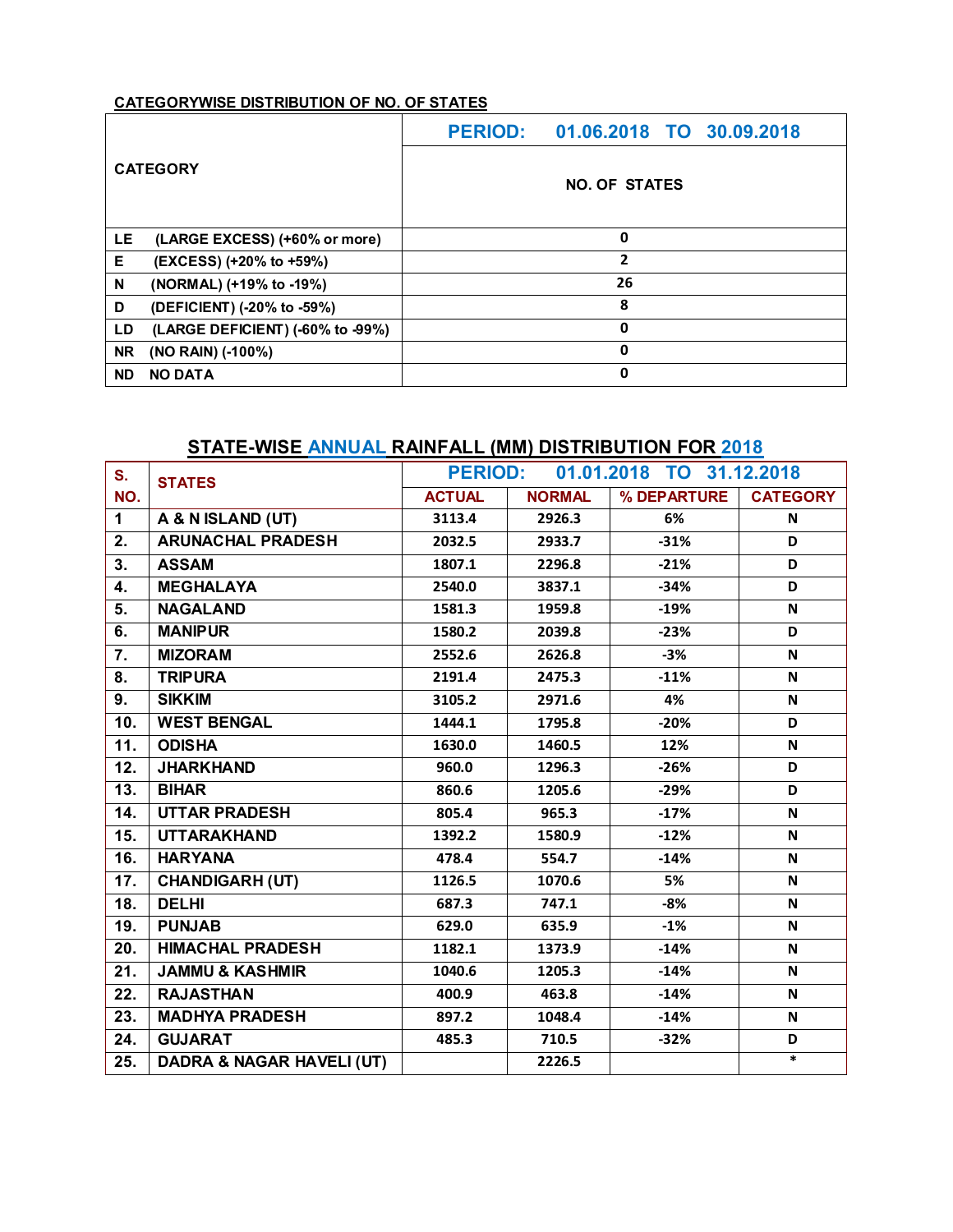| 26. | DAMAN & DIU (UT)          | 1367.2 | 1680.0 | $-19%$ | N |
|-----|---------------------------|--------|--------|--------|---|
| 27. | <b>GOA</b>                | 2671.3 | 3266.9 | $-18%$ | N |
| 28. | <b>MAHARASHTRA</b>        | 1000.8 | 1151.1 | $-13%$ | N |
| 29. | <b>CHHATISGARH</b>        | 1211.9 | 1298.9 | $-7%$  | N |
| 30. | <b>ANDHRA PRADESH</b>     | 663.8  | 890.0  | $-25%$ | D |
| 31. | <b>TELANGANA</b>          | 846.0  | 946.0  | $-11%$ | N |
| 32. | <b>TAMILNADU</b>          | 801.0  | 912.4  | $-12%$ | N |
| 33. | <b>PUDUCHERRY (UT)</b>    | 1142.1 | 1391.3 | $-18%$ | N |
| 34. | <b>KARNATAKA</b>          | 1076.7 | 1147.2 | -6%    | N |
| 35. | <b>KERALA</b>             | 3518.9 | 2924.3 | 20%    | E |
| 36. | <b>LAKSHADWEEP (UT)</b>   | 1438.2 | 1600.0 | $-10%$ | N |
|     | <b>COUNTRY AS A WHOLE</b> | 1020.8 | 1187.6 | $-14%$ |   |

| <b>CATEGORY</b>             |                                  |                      | PERIOD: 01.01.2018 TO 31.12.2018 |  |  |  |  |
|-----------------------------|----------------------------------|----------------------|----------------------------------|--|--|--|--|
|                             |                                  | <b>NO. OF STATES</b> |                                  |  |  |  |  |
| LE                          | (LARGE EXCESS) (+60% or more)    | 0                    |                                  |  |  |  |  |
| Е                           | (EXCESS) (+20% to +59%)          | 1                    |                                  |  |  |  |  |
| N                           | (NORMAL) (+19% to -19%)          | 25                   |                                  |  |  |  |  |
| D                           | (DEFICIENT) (-20% to -59%)       | 9                    |                                  |  |  |  |  |
| LD                          | (LARGE DEFICIENT) (-60% to -99%) | 0                    |                                  |  |  |  |  |
| <b>NR</b>                   | (NO RAIN) (-100%)                | 0                    |                                  |  |  |  |  |
| <b>ND</b><br><b>NO DATA</b> |                                  |                      |                                  |  |  |  |  |

# **STATE-WISE RAINFALL (MM) DISTRIBUTION FOR SOUTHWEST MONSOON 2019**

| S.          | <b>STATES</b>            | <b>PERIOD:</b><br>01.06.2019 TO 30.09.2019 |               |             |                 |
|-------------|--------------------------|--------------------------------------------|---------------|-------------|-----------------|
| NO.         |                          | <b>ACTUAL</b>                              | <b>NORMAL</b> | % DEPARTURE | <b>CATEGORY</b> |
| $\mathbf 1$ | A & N ISLAND (UT)        | 2331.3                                     | 1653.8        | 41%         | Ε               |
| 2.          | <b>ARUNACHAL PRADESH</b> | 1541.4                                     | 1726.6        | $-11%$      | N               |
| 3.          | <b>ASSAM</b>             | 1333.8                                     | 1486.2        | $-10%$      | N               |
| 4.          | <b>MEGHALAYA</b>         | 2432.8                                     | 2855.8        | $-15%$      | N               |
| 5.          | <b>NAGALAND</b>          | 1003.4                                     | 1143.4        | $-12%$      | N               |
| 6.          | <b>MANIPUR</b>           | 642.1                                      | 1404.9        | -54%        | D               |
| 7.          | <b>MIZORAM</b>           | 1526.9                                     | 1655.9        | $-8%$       | N               |
| 8.          | <b>TRIPURA</b>           | 1389.0                                     | 1457.8        | -5%         | N               |
| 9.          | <b>SIKKIM</b>            | 1825.1                                     | 1606.8        | 14%         | N               |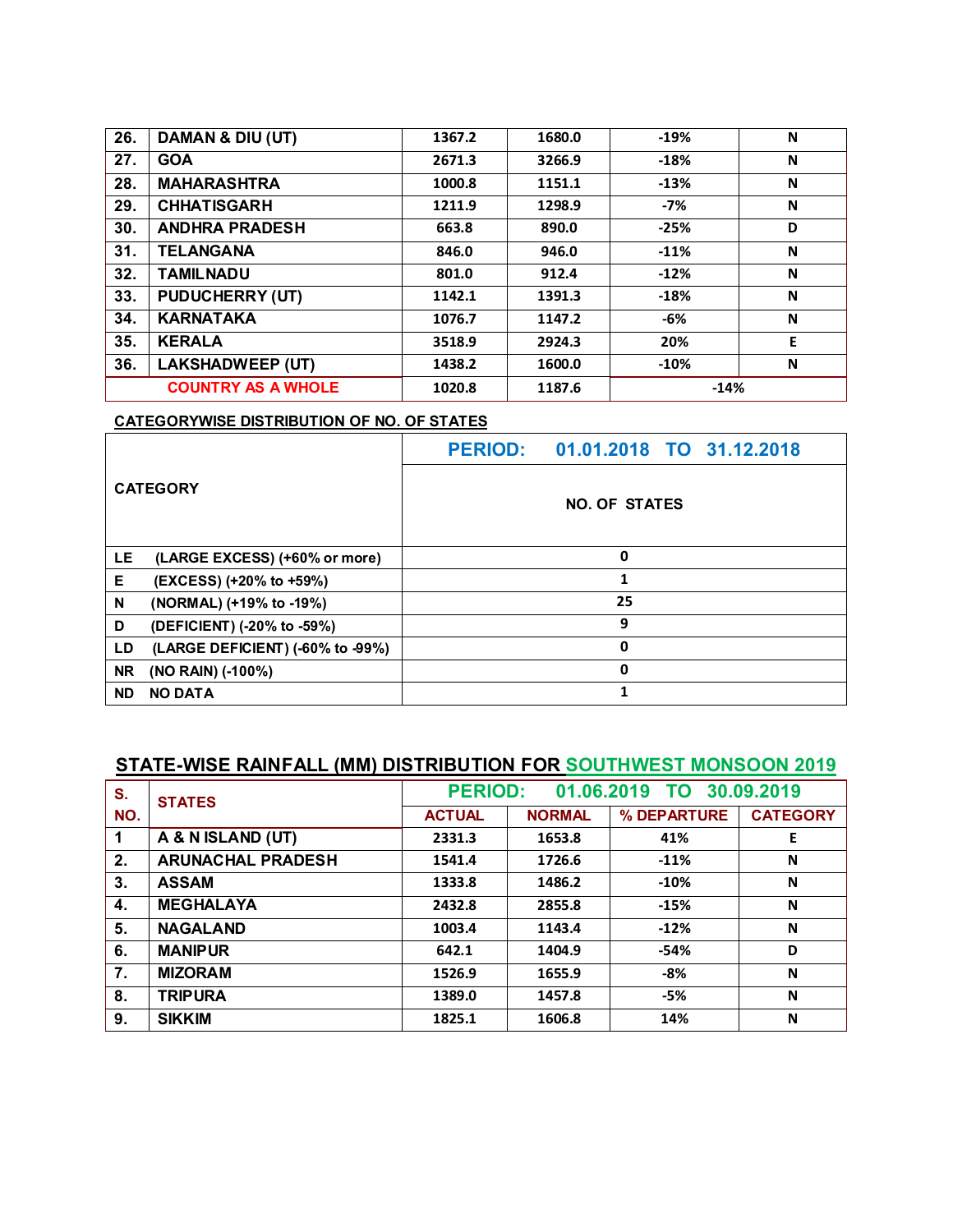| 10. | <b>WEST BENGAL</b>                   | 1186.1                | 1405.0 | $-16%$ | N   |
|-----|--------------------------------------|-----------------------|--------|--------|-----|
| 11. | <b>ODISHA</b>                        | 1232.5                | 1155.3 | 7%     | N   |
| 12. | <b>JHARKHAND</b>                     | 858.9                 | 1054.7 | $-19%$ | N   |
| 13. | <b>BIHAR</b>                         | 1049.4                | 1017.2 | 3%     | N   |
| 14. | <b>UTTAR PRADESH</b>                 | 719.9                 | 790.2  | -9%    | N   |
| 15. | <b>UTTARAKHAND</b>                   | 961.8                 | 1176.9 | $-18%$ | N   |
| 16. | <b>HARYANA</b>                       | 255.2                 | 438.6  | $-42%$ | D   |
| 17. | <b>CHANDIGARH (UT)</b>               | 716.4                 | 846.5  | $-15%$ | N   |
| 18. | <b>DELHI</b>                         | 380.1                 | 585.8  | $-35%$ | D   |
| 19. | <b>PUNJAB</b>                        | 434.5                 | 467.3  | -7%    | N   |
| 20. | <b>HIMACHAL PRADESH</b>              | 683.0                 | 763.5  | $-11%$ | N   |
| 21. | <b>JAMMU &amp; KASHMIR</b>           | 486.5                 | 567.5  | $-14%$ | N   |
| 22. | <b>RAJASTHAN</b>                     | 583.7                 | 415.0  | 41%    | E   |
| 23. | <b>MADHYA PRADESH</b>                | 1351.1                | 940.6  | 44%    | E.  |
| 24. | <b>GUJARAT</b>                       | 993.3                 | 692.4  | 43%    | E   |
| 25. | <b>DADRA &amp; NAGAR HAVELI (UT)</b> | 3622.8                | 2161.9 | 68%    | LE. |
| 26. | <b>DAMAN &amp; DIU (UT)</b>          | 2161.6                | 1611.2 | 34%    | E.  |
| 27. | <b>GOA</b>                           | 3917.6                | 2974.7 | 32%    | E   |
| 28. | <b>MAHARASHTRA</b>                   | 1329.8                | 1004.2 | 32%    | E   |
| 29. | <b>CHHATISGARH</b>                   | 1255.7                | 1142.1 | 10%    | N   |
| 30. | <b>ANDHRA PRADESH</b>                | 565.2                 | 514.4  | 10%    | N   |
| 31. | <b>TELANGANA</b>                     | 806.9                 | 759.6  | 6%     | N   |
| 32. | <b>TAMILNADU</b>                     | 401.6                 | 341.9  | 17%    | N   |
| 33. | <b>PUDUCHERRY (UT)</b>               | 553.2                 | 425.6  | 30%    | E   |
| 34. | <b>KARNATAKA</b>                     | 1032.1                | 840.7  | 23%    | E   |
| 35. | <b>KERALA</b>                        | 2309.8                | 2049.3 | 13%    | N   |
| 36. | <b>LAKSHADWEEP (UT)</b>              | 1227.0                | 1013.1 | 21%    | E   |
|     | <b>COUNTRY AS A WHOLE</b>            | 971.8<br>10%<br>880.6 |        |        |     |

| <b>CATEGORY</b>                |                                  | <b>PERIOD:</b>       | 01.06.2019 TO 30.09.2019 |  |  |  |  |
|--------------------------------|----------------------------------|----------------------|--------------------------|--|--|--|--|
|                                |                                  | <b>NO. OF STATES</b> |                          |  |  |  |  |
| LE                             | (LARGE EXCESS) (+60% or more)    | 1                    |                          |  |  |  |  |
| Е                              | (EXCESS) (+20% to +59%)          | 10                   |                          |  |  |  |  |
| N                              | (NORMAL) (+19% to -19%)          | 22                   |                          |  |  |  |  |
| D                              | (DEFICIENT) (-20% to -59%)       | 3                    |                          |  |  |  |  |
| LD                             | (LARGE DEFICIENT) (-60% to -99%) | 0                    |                          |  |  |  |  |
| <b>NR</b><br>(NO RAIN) (-100%) |                                  | 0                    |                          |  |  |  |  |
| <b>NO DATA</b><br><b>ND</b>    |                                  | 0                    |                          |  |  |  |  |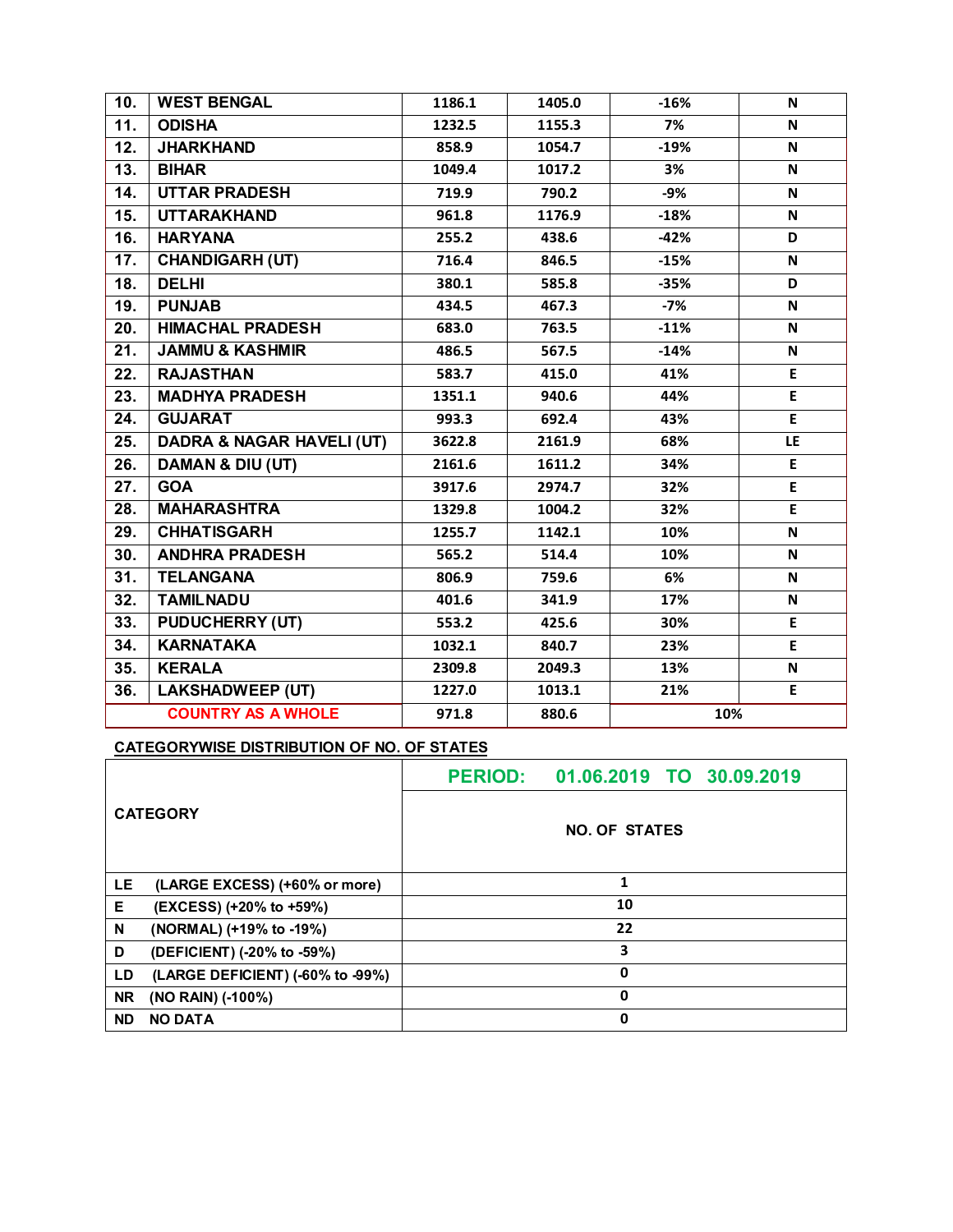| S.                | <b>STATES</b>                        | 01.01.2019 TO 31.12.2019<br><b>PERIOD:</b> |               |             |                 |
|-------------------|--------------------------------------|--------------------------------------------|---------------|-------------|-----------------|
| NO.               |                                      | <b>ACTUAL</b>                              | <b>NORMAL</b> | % DEPARTURE | <b>CATEGORY</b> |
| $\mathbf{1}$      | A & N ISLAND (UT)                    | 3086.0                                     | 2871.8        | 7%          | N               |
| 2.                | <b>ARUNACHAL PRADESH</b>             | 2433.3                                     | 2913.6        | $-16%$      | N               |
| 3.                | <b>ASSAM</b>                         | 2084.7                                     | 2239.4        | $-7%$       | N               |
| 4.                | <b>MEGHALAYA</b>                     | 3844.4                                     | 3979.3        | $-3%$       | N               |
| 5.                | <b>NAGALAND</b>                      | 1593.0                                     | 1720.7        | $-7%$       | N               |
| 6.                | <b>MANIPUR</b>                       | 928.6                                      | 2032.9        | $-54%$      | D               |
| 7.                | <b>MIZORAM</b>                       | 2178.5                                     | 2530.0        | $-14%$      | N               |
| 8.                | <b>TRIPURA</b>                       | 2252.8                                     | 2392.8        | $-6%$       | N               |
| 9.                | <b>SIKKIM</b>                        | 2740.0                                     | 2540.3        | 8%          | N               |
| 10.               | <b>WEST BENGAL</b>                   | 1733.4                                     | 1831.0        | $-5%$       | N               |
| 11.               | <b>ODISHA</b>                        | 1593.9                                     | 1444.2        | 10%         | N               |
| 12.               | <b>JHARKHAND</b>                     | 1137.8                                     | 1256.5        | -9%         | N               |
| 13.               | <b>BIHAR</b>                         | 1194.7                                     | 1192.0        | 0%          | N               |
| 14.               | <b>UTTAR PRADESH</b>                 | 814.5                                      | 890.2         | $-9%$       | N               |
| 15.               | <b>UTTARAKHAND</b>                   | 1378.9                                     | 1494.1        | $-8%$       | N               |
| 16.               | <b>HARYANA</b>                       | 351.8                                      | 528.3         | $-33%$      | D               |
| 17.               | <b>CHANDIGARH (UT)</b>               | 938.7                                      | 1067.8        | $-12%$      | N               |
| 18.               | <b>DELHI</b>                         | 546.9                                      | 690.3         | $-21%$      | D               |
| 19.               | <b>PUNJAB</b>                        | 653.2                                      | 597.4         | 9%          | N               |
| $\overline{20}$ . | <b>HIMACHAL PRADESH</b>              | 1217.7                                     | 1291.2        | $-6%$       | N               |
| 21.               | <b>JAMMU &amp; KASHMIR</b>           | 1324.1                                     | 1263.6        | 5%          | N               |
| 22.               | <b>RAJASTHAN</b>                     | 665.1                                      | 463.2         | 44%         | E               |
| 23.               | <b>MADHYA PRADESH</b>                | 1446.7                                     | 1033.2        | 40%         | E               |
| 24.               | <b>GUJARAT</b>                       | 1067.8                                     | 727.2         | 47%         | E               |
| 25.               | <b>DADRA &amp; NAGAR HAVELI (UT)</b> | 3773.7                                     | 2226.0        | 70%         | LE              |
| 26.               | DAMAN & DIU (UT)                     | 2270.3                                     | 1668.6        | 36%         | E               |
| 27.               | <b>GOA</b>                           | 4489.5                                     | 3270.5        | 37%         | E.              |
| 28.               | <b>MAHARASHTRA</b>                   | 1555.8                                     | 1140.4        | 36%         | E               |
| 29.               | <b>CHHATISGARH</b>                   | 1420.3                                     | 1281.1        | 11%         | N               |
| 30.               | <b>ANDHRA PRADESH</b>                | 899.2                                      | 913.5         | $-2%$       | N               |
| 31.               | <b>TELANGANA</b>                     | 1031.7                                     | 956.6         | 8%          | N               |
| 32.               | <b>TAMILNADU</b>                     | 910.1                                      | 941.9         | $-3%$       | N               |
| 33.               | <b>PUDUCHERRY (UT)</b>               | 1317.0                                     | 1476.2        | $-11%$      | N               |
| 34.               | <b>KARNATAKA</b>                     | 1422.3                                     | 1144.4        | 24%         | E.              |
| 35.               | <b>KERALA</b>                        | 3119.2                                     | 2924.8        | 7%          | N               |
| 36.               | <b>LAKSHADWEEP (UT)</b>              | 2143.0                                     | 1563.4        | 37%         | E               |
|                   | <b>COUNTRY AS A WHOLE</b>            | 1288.8                                     | 1176.9        | 10%         |                 |

# **STATE-WISE ANNUAL RAINFALL (MM) DISTRIBUTION FOR 2019**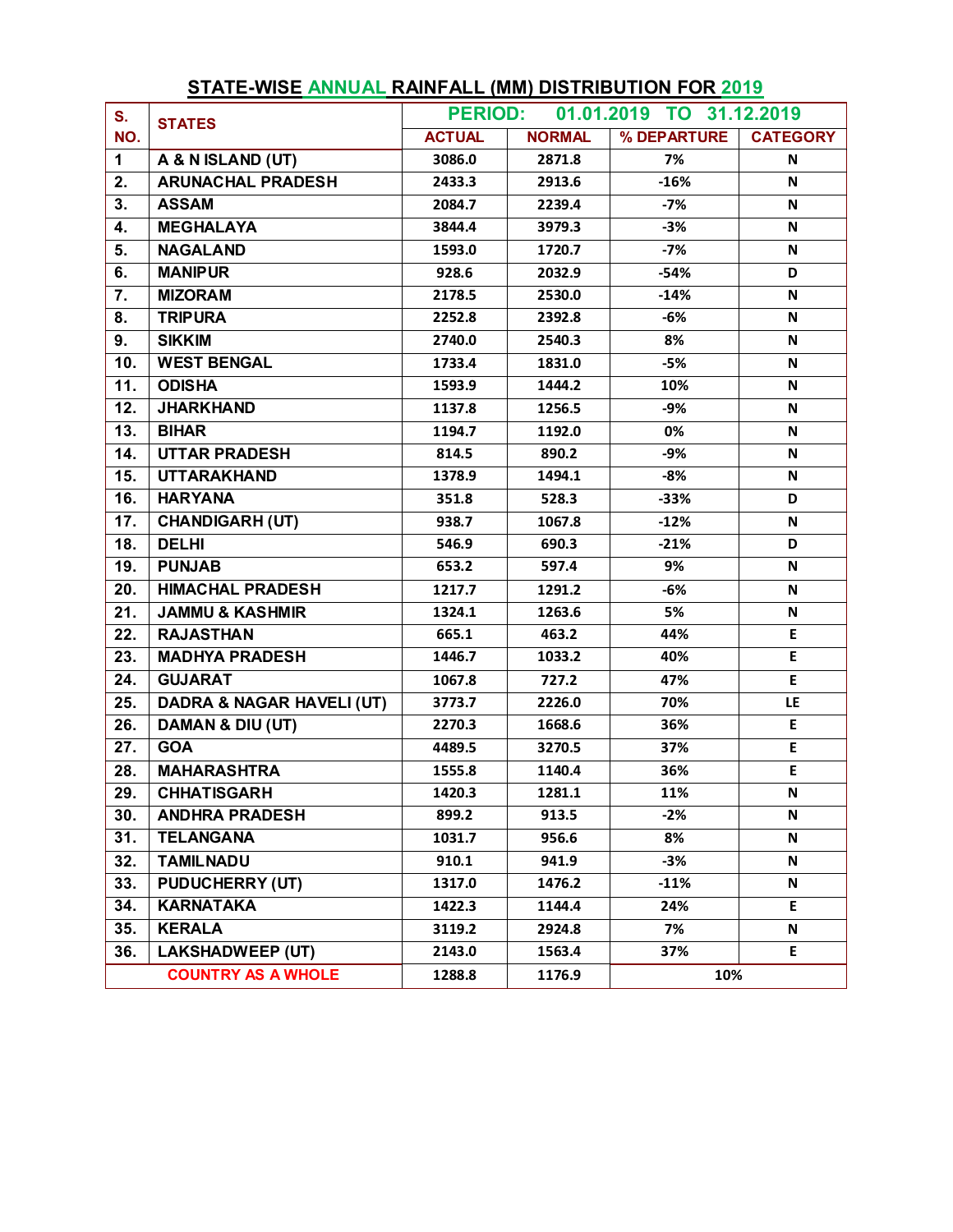|                                        | PERIOD: 01.01.2019 TO 31.12.2019 |  |  |  |  |  |
|----------------------------------------|----------------------------------|--|--|--|--|--|
| <b>CATEGORY</b>                        | <b>NO. OF STATES</b>             |  |  |  |  |  |
| LE<br>(LARGE EXCESS) (+60% or more)    | 1                                |  |  |  |  |  |
| Е<br>(EXCESS) (+20% to +59%)           | 8                                |  |  |  |  |  |
| N<br>(NORMAL) (+19% to -19%)           | 24                               |  |  |  |  |  |
| D<br>(DEFICIENT) (-20% to -59%)        | 3                                |  |  |  |  |  |
| (LARGE DEFICIENT) (-60% to -99%)<br>LD | 0                                |  |  |  |  |  |
| <b>NR</b><br>(NO RAIN) (-100%)         | 0                                |  |  |  |  |  |
| <b>ND</b><br><b>NO DATA</b>            | 0                                |  |  |  |  |  |

## **STATE-WISE RAINFALL (MM) DISTRIBUTION FOR SOUTHWEST MONSOON 2020**

| S.          | <b>STATES</b>                        | <b>PERIOD:</b> |               | 01.06.2020 TO 30.09.2020 |                 |
|-------------|--------------------------------------|----------------|---------------|--------------------------|-----------------|
| NO.         |                                      | <b>ACTUAL</b>  | <b>NORMAL</b> | % DEPARTURE              | <b>CATEGORY</b> |
| $\mathbf 1$ | A & N ISLAND (UT)                    | 1712.4         | 1653.8        | 4%                       | N               |
| 2.          | <b>ARUNACHAL PRADESH</b>             | 1972.0         | 1726.6        | 14%                      | N               |
| 3.          | <b>ASSAM</b>                         | 1654.6         | 1486.2        | 11%                      | N               |
| 4.          | <b>MEGHALAYA</b>                     | 3995.5         | 2855.8        | 40%                      | E               |
| 5.          | <b>NAGALAND</b>                      | 850.4          | 1143.4        | $-26%$                   | D               |
| 6.          | <b>MANIPUR</b>                       | 748.5          | 1404.9        | $-47%$                   | D               |
| 7.          | <b>MIZORAM</b>                       | 1112.8         | 1655.9        | $-33%$                   | D               |
| 8.          | <b>TRIPURA</b>                       | 1301.9         | 1457.8        | $-11%$                   | N               |
| 9.          | <b>SIKKIM</b>                        | 2416.3         | 1606.8        | 50%                      | E               |
| 10.         | <b>WEST BENGAL</b>                   | 1487.0         | 1405.0        | 6%                       | $\mathsf{N}$    |
| 11.         | <b>ODISHA</b>                        | 1140.9         | 1155.3        | $-1%$                    | $\mathsf{N}$    |
| 12.         | <b>JHARKHAND</b>                     | 898.3          | 1054.7        | $-15%$                   | N               |
| 13.         | <b>BIHAR</b>                         | 1272.4         | 1017.2        | 25%                      | E               |
| 14.         | <b>UTTAR PRADESH</b>                 | 649.7          | 790.2         | $-18%$                   | N               |
| 15.         | <b>UTTARAKHAND</b>                   | 943.1          | 1176.9        | $-20%$                   | D               |
| 16.         | <b>HARYANA</b>                       | 376.1          | 438.6         | $-14%$                   | $\mathsf{N}$    |
| 17.         | <b>CHANDIGARH (UT)</b>               | 791.1          | 846.5         | $-7%$                    | N               |
| 18.         | <b>DELHI</b>                         | 467.7          | 585.8         | $-20%$                   | D               |
| 19.         | <b>PUNJAB</b>                        | 387.5          | 467.3         | $-17%$                   | N               |
| 20.         | <b>HIMACHAL PRADESH</b>              | 567.0          | 763.5         | $-26%$                   | D               |
| 21.         | <b>JAMMU &amp; KASHMIR</b>           | 422.4          | 566.0         | $-25%$                   | D               |
| 22.         | <b>RAJASTHAN</b>                     | 12.6           | 37.7          | $-67%$                   | LD              |
| 23.         | <b>MADHYA PRADESH</b>                | 450.2          | 415.0         | 8%                       | $\mathsf{N}$    |
| 24.         | <b>GUJARAT</b>                       | 991.7          | 940.6         | 5%                       | $\mathsf{N}$    |
| 25.         | <b>DADRA &amp; NAGAR HAVELI (UT)</b> | 1091.7         | 692.4         | 58%                      | E               |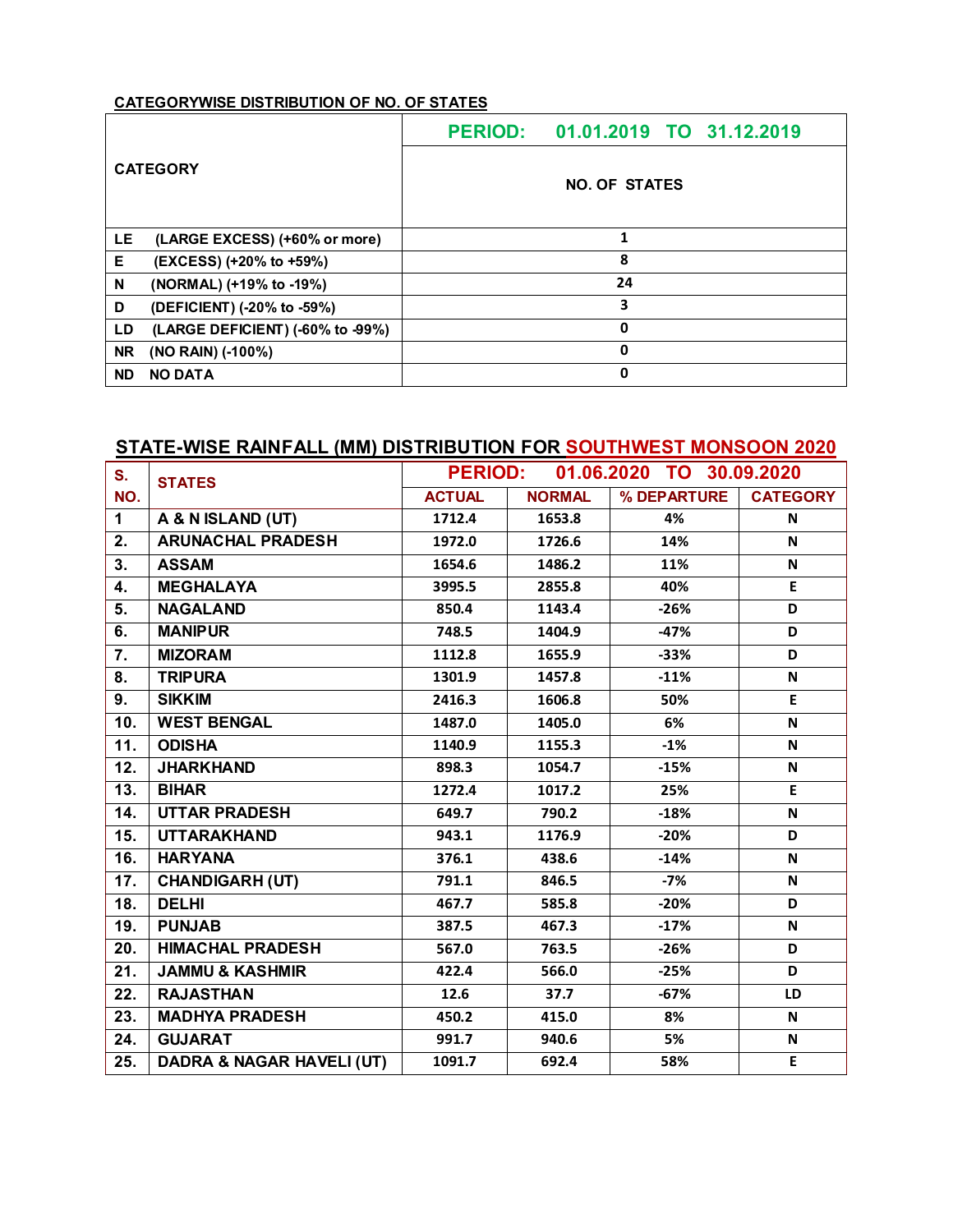| 26. | DAMAN & DIU (UT)          | 2379.6 | 2161.9 | 10% | N |
|-----|---------------------------|--------|--------|-----|---|
| 27. | <b>GOA</b>                | 1686.2 | 1611.2 | 5%  | N |
| 28. | <b>MAHARASHTRA</b>        | 4158.6 | 2974.7 | 40% | E |
| 29. | <b>CHHATISGARH</b>        | 1166.1 | 1004.2 | 16% | N |
| 30. | <b>ANDHRA PRADESH</b>     | 1234.3 | 1142.1 | 8%  | N |
| 31. | <b>TELANGANA</b>          | 738.2  | 514.4  | 44% | Е |
| 32. | <b>TAMILNADU</b>          | 1095.8 | 751.9  | 46% | E |
| 33. | <b>PUDUCHERRY (UT)</b>    | 425.8  | 336.0  | 27% | E |
| 34. | <b>KARNATAKA</b>          | 442.1  | 425.6  | 4%  | N |
| 35. | <b>KERALA</b>             | 1063.9 | 840.7  | 27% | Е |
| 36. | <b>LAKSHADWEEP (UT)</b>   | 2227.6 | 2049.3 | 9%  | N |
|     | <b>COUNTRY AS A WHOLE</b> | 961.4  | 880.6  | 9%  |   |

| <b>CATEGORY</b> |                                  | PERIOD: 01.06.2020 TO 30.09.2020 |  |  |
|-----------------|----------------------------------|----------------------------------|--|--|
|                 |                                  | <b>NO. OF STATES</b>             |  |  |
| LE.             | (LARGE EXCESS) (+60% or more)    | 0                                |  |  |
| Е               | (EXCESS) (+20% to +59%)          | 10                               |  |  |
| N               | (NORMAL) (+19% to -19%)          | 19                               |  |  |
| D               | (DEFICIENT) (-20% to -59%)       | 7                                |  |  |
| LD              | (LARGE DEFICIENT) (-60% to -99%) |                                  |  |  |
| <b>NR</b>       | (NO RAIN) (-100%)                | 0                                |  |  |
| <b>ND</b>       | <b>NO DATA</b>                   | 0                                |  |  |

# **STATE-WISE ANNUAL RAINFALL (MM) DISTRIBUTION FOR 2020**

| S.  | <b>STATES</b>            | 01.01.2020 TO 31.12.2020<br><b>PERIOD:</b> |               |             |                 |
|-----|--------------------------|--------------------------------------------|---------------|-------------|-----------------|
| NO. |                          | <b>ACTUAL</b>                              | <b>NORMAL</b> | % DEPARTURE | <b>CATEGORY</b> |
| 1   | A & N ISLAND (UT)        | 2842.9                                     | 2871.8        | $-1%$       | N               |
| 2.  | <b>ARUNACHAL PRADESH</b> | 2992.9                                     | 2913.6        | 3%          | N               |
| 3.  | <b>ASSAM</b>             | 2372.9                                     | 2239.4        | 6%          | N               |
| 4.  | <b>MEGHALAYA</b>         | 5649.1                                     | 3979.3        | 42%         | E               |
| 5.  | <b>NAGALAND</b>          | 1372.7                                     | 1720.7        | $-20%$      | D               |
| 6.  | <b>MANIPUR</b>           | 1196.9                                     | 2032.9        | $-41%$      | D               |
| 7.  | <b>MIZORAM</b>           | 1665.2                                     | 2530.0        | $-34%$      | D               |
| 8.  | <b>TRIPURA</b>           | 2169.1                                     | 2392.8        | -9%         | N               |
| 9.  | <b>SIKKIM</b>            | 3350.1                                     | 2540.3        | 32%         | E               |
| 10. | <b>WEST BENGAL</b>       | 2012.6                                     | 1831.0        | 10%         | N               |
| 11. | <b>ODISHA</b>            | 1635.9                                     | 1444.2        | 13%         | N               |